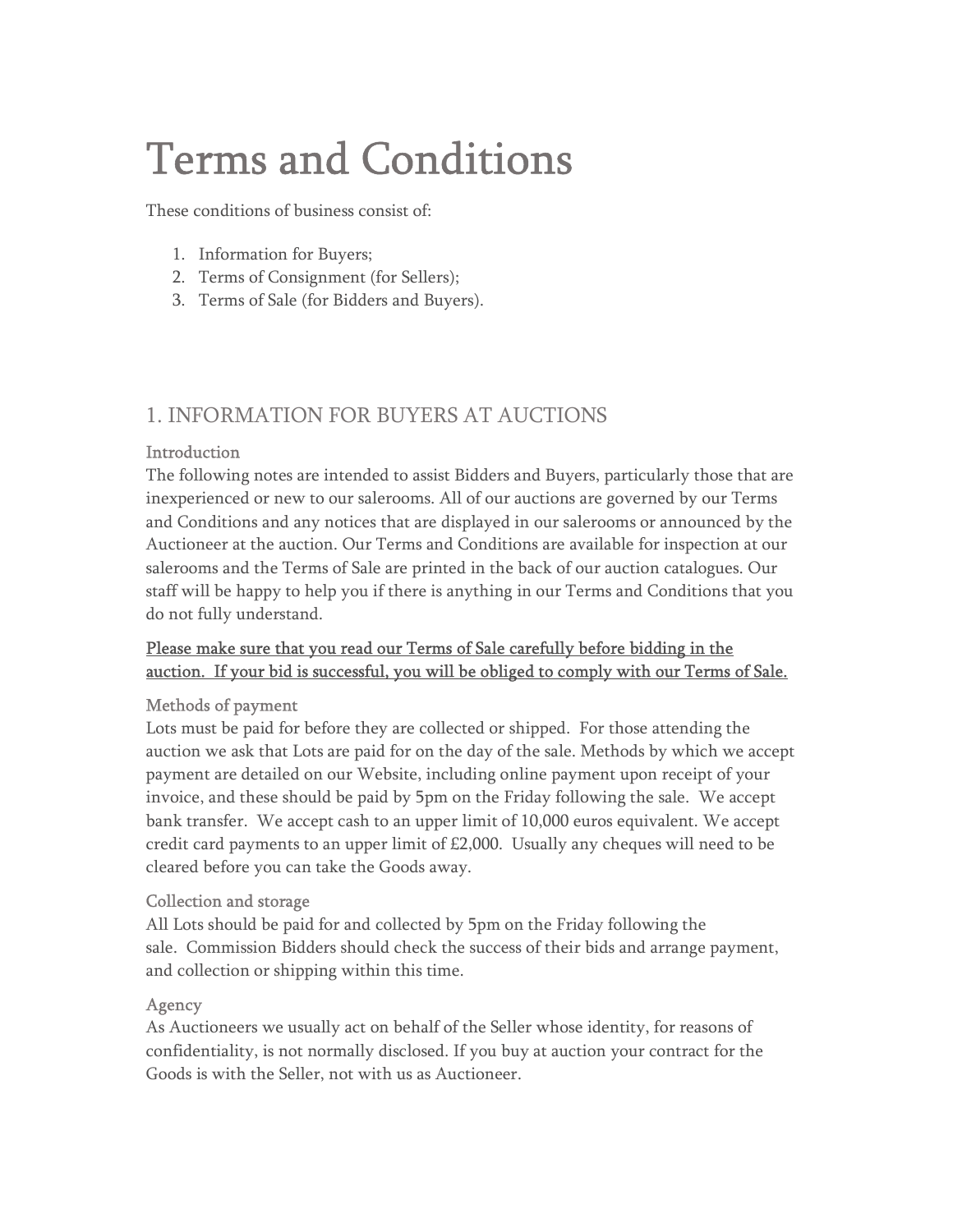#### **Estimates**

Estimates are designed to help you gauge what sort of sum might be involved for the purchase of a particular Lot. Estimates may change and should not be thought of as the sale Price. The lower estimate may represent the Reserve Price (the minimum Price for which a Lot may be sold) and will not be below the Reserve Price. Estimates do not include the Buyer's Premium or VAT (where chargeable). Estimates are prepared some time before the auction and may be altered by a saleroom notice or announcement by the Auctioneer before the auction of the Lot. They are not definitive.

#### Buyer's Premium

The Terms of Sale oblige you to pay a Buyer's Premium at 22% on the Hammer Price of each Lot purchased. In addition, VAT is charged on the Premium (see below).

# VAT

Items in our catalogue may be marked with a \* or \*\* which indicates that VAT is payable by the Buyer on the Hammer Price and the Buyer's Premium at either the standard rate (currently 20%) or a reduced rate (currently 5%), depending upon the legal requirements relating to that Lot.

Lots which do not have either of the above symbols have no VAT payable on the Hammer Price. This is because such Lots are sold using the Auctioneers' Margin Scheme. The VAT included within the Premium is not recoverable as input tax.

Shipping Costs are liable for VAT and are payable by the Buyer.

# Inspection of Goods by the Buyer

As we act on behalf of the Seller, we are dependent on information provided by the Seller about their Goods. We may inspect Lots and will act reasonably in taking a general view about them. However, we are normally unable to carry out detailed examinations of Lots to check their condition in the way a Buyer would do. You will have ample opportunity to inspect the Goods. You must inspect and investigate Lots that you might wish to bid for. Please note carefully the exclusion of liability for the condition of Lots set out in the Terms of Sale at clause 12.4.

#### Condition reports

We may be able to assist Buyers unable to view by emailing a condition report, but these are based solely on our own opinion and are for guidance only and no responsibility is accepted for their accuracy. Intending Buyers are strongly encouraged to view. Condition reports cannot be prepared on the day of the sale.

#### Shipping of Goods

Please see our website for contact details.

#### Electrical Goods

These are sold as 'antiques' only. If you buy electrical Goods for use you must ask a qualified electrician to check them for compliance with safety regulations before you use them.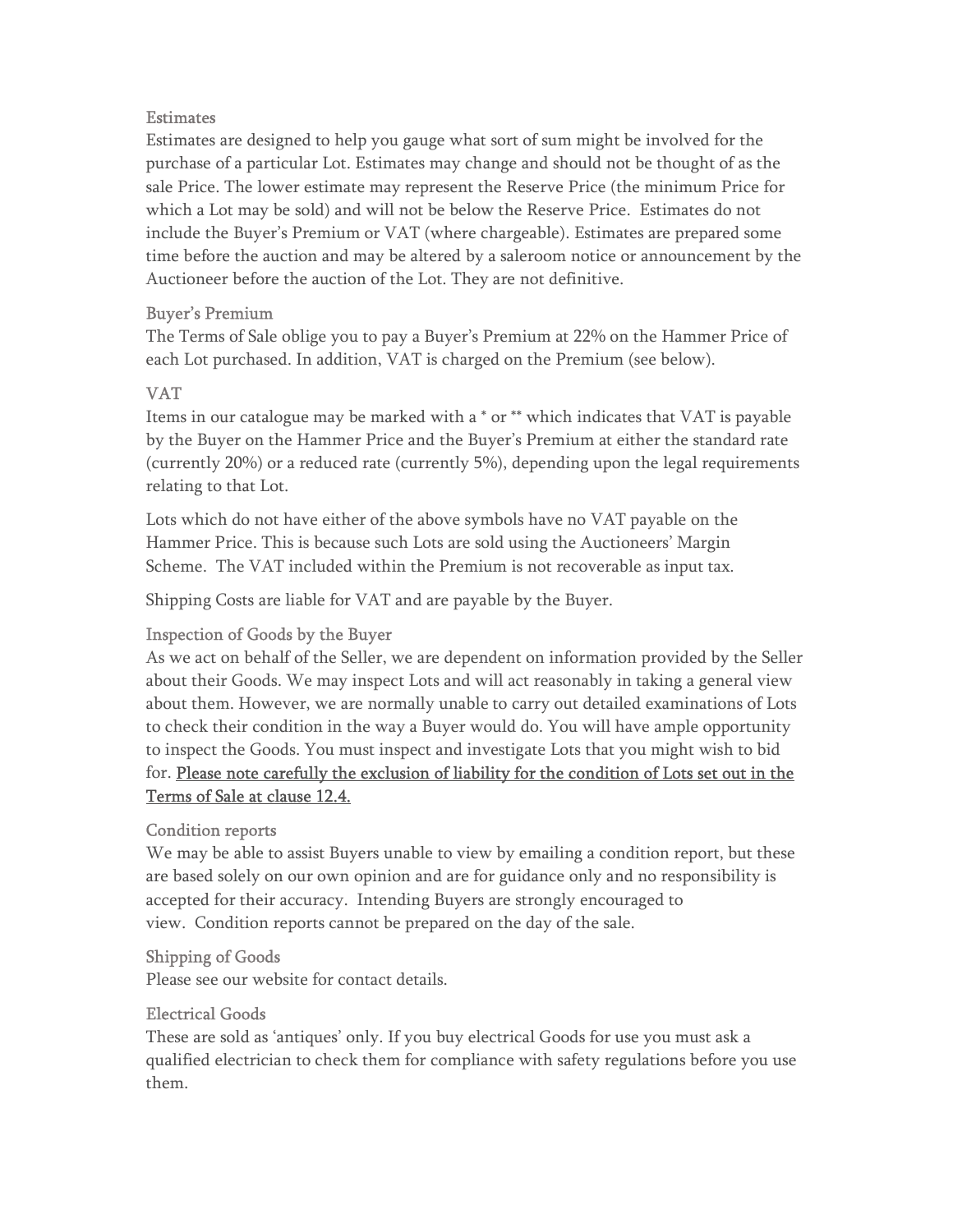#### Export of Goods

If you intend to export Goods you must find out:

- 1. whether an export licence is needed; and
- 2. if there is a prohibition on importing Goods of that character e.g. because the Goods contain prohibited materials such as ivory.

#### Bidding

Bidders will be required to register with us before the auction starts. We Reserve the right to impose a deadline prior to the auction by which you must register or by which we must receive a Commission bid. If you wish to bid on high value Lots this deadline may be several days before the auction in order to allow us sufficient time to carry out the necessary checks. Lots will be invoiced to the name and address on the registration form. You will need to provide us with proof of your identity in a form acceptable to us and such other information as we may require. Please enquire in advance about our arrangements for telephone or online bidding. Please note that we may refuse to register you if you do not provide us with all the information and documentation that we ask for or at our discretion.

#### Absentee bidding

You may leave Absentee bids with us indicating the maximum amount to be bid against a Lot (excluding the Buyers' Premium and/or any applicable VAT). We will execute Absentee bids as cheaply as possible having regard to the Reserve (if any) and competing bids. If two Buyers submit identical Absentee bids we may prefer the first bid received (where this can be reasonably ascertained). We recommend leaving Absentee bids online via our Website, though please contact us about leaving bids by telephone. All absentee bids should be received at least 30 minutes before the auction commences; we cannot guarantee to execute Absentee bids received after this time.

#### Telephone bidding

If you are unable to come to the auction it may be possible to bid on the telephone for higher value Lots. Please note that this service is for Lots with an estimate of £300 or more. The number of lines is limited. It is advisable to leave a maximum covering bid in case we are not able to contact you by telephone. All lines must be booked and confirmed in writing before the day of the auction and preferably some time in advance. Telephone bidding involves many variables and whilst we take every care to ensure the smooth operation of this service, we cannot be held liable if your bids are missed for any reason.

#### Online bidding

Any Lots purchased via a live online bidding service will be subject to an additional Commission charge on the Hammer Price payable by the Bidder, in accordance with rates specified by the online service. From 1 July 2020, these charges will be charged at 0% while bidding via BellmansLive Website. If bidding through the-saleroom.com this will be charged at 5.00% plus VAT. These charges will be payable to us on top of the Hammer Price and our Buyer's Premium.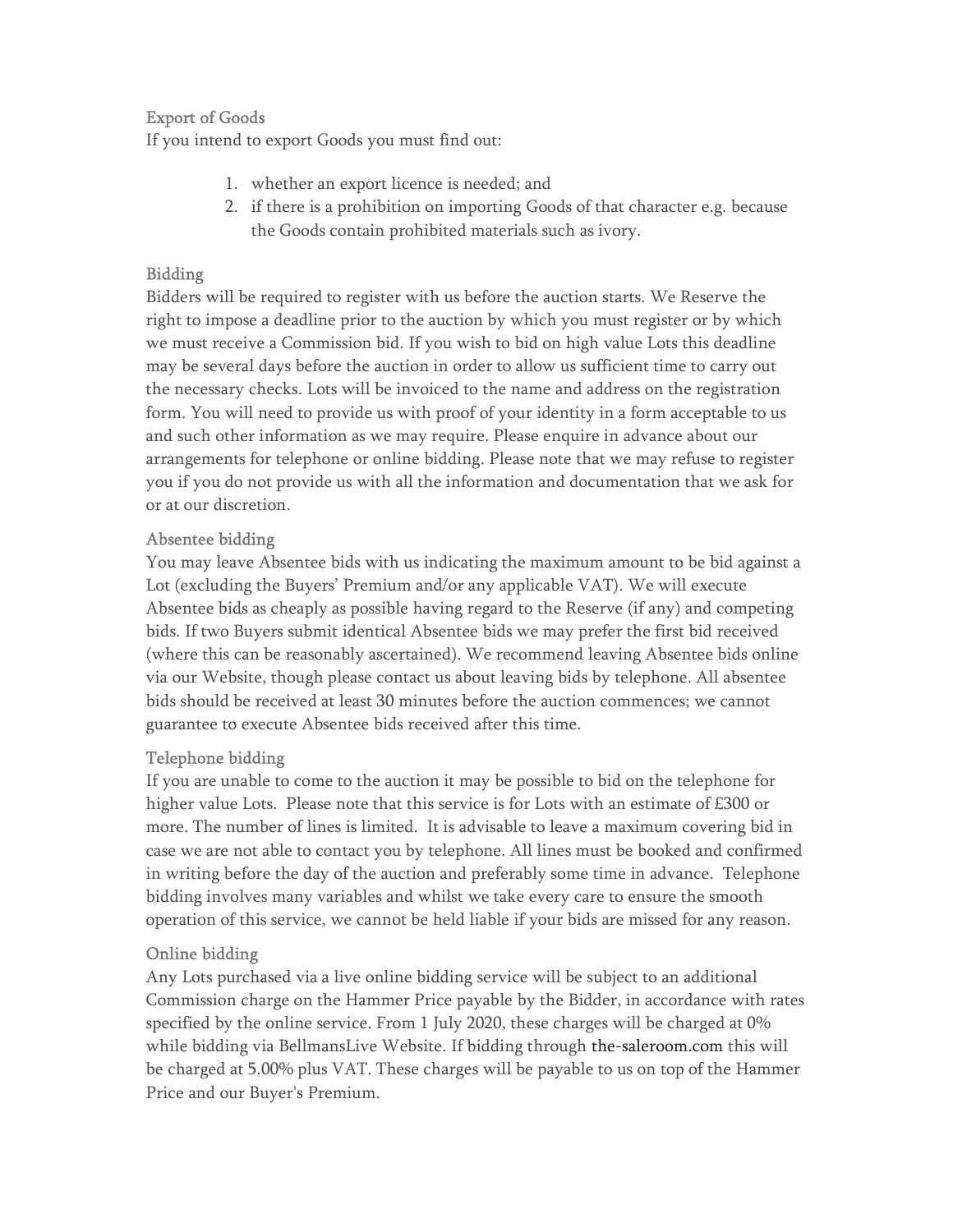#### Artist's Resale Right / Droit de Suite

Lots denoted 'ARR' are potentially subject to a levy.

Droit de Suite is royalty payable to a qualifying artist or the artist's heirs each time a work is resold during the artist's lifetime and up to a period of 70 years after the artist's death.

Royalties are calculated on a sliding percentage scale based on the hammer price excluding the buyer's premium. The royalty does not apply to lots selling below the sterling equivalent of E1,000 and the maximum royalty payable on any single lot is the sterling equivalent of E10,000.

Droit de Suite, which is not subject to VAT, will be added to the buyer's purchase price and then passed on to the relevant collecting agency.

Please enquire for the accepted exchange rate on te day of the sale.

Royalties for Droit de Suite are as follows: 4% Upto E50,000 3% E50,000.01 – 200,000 1% E200,000.01 – 350,000 0.5% E350,000.01 – 500,000 0.25% In excess of E500,000 Up to a maximum levy of E10,000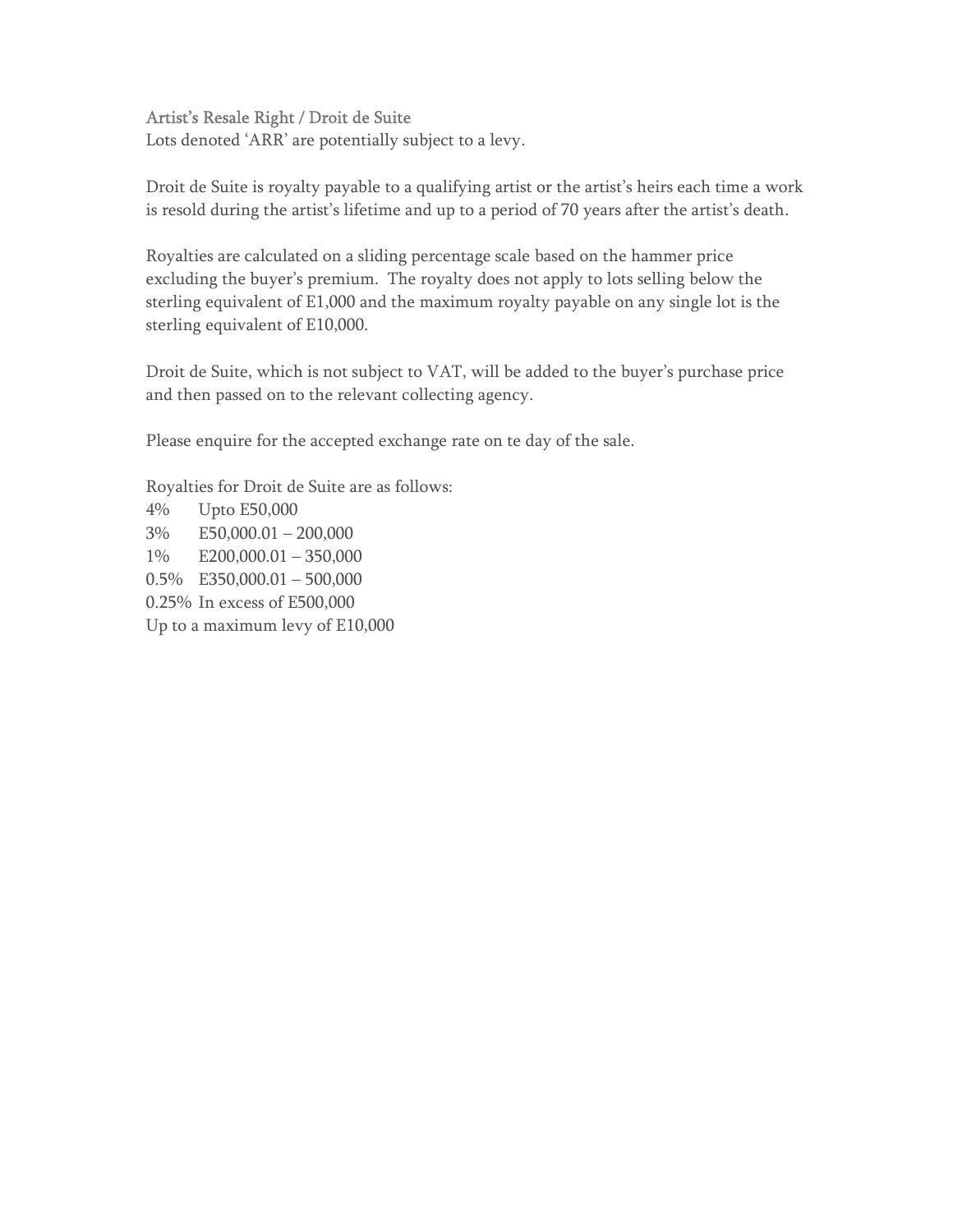# IMPORTANT NOTICES

#### Removal of Lots

All Lots are to be removed from the premises by 5.00pm at the latest on the Friday following each sale. Bellmans retain the right to remove Lots remaining after this time into safe storage, for which a charge will be made.

# Post 1950 Upholstered Furniture

All items of furniture included in this sale are offered for sale as works of art. The items may not comply with the Furniture and Furnishings (Fire) Safety Regulations 1988 and for this reason, they should not be used in a private dwelling.

#### Furniture made of Brazilian Rosewood (Dalbergia Negra)

To comply with CITES Regulations on Post-1947 furniture made of Brazilian Rosewood, all post-war rosewood furniture items have Article 10 certificates.

If you are purchasing rosewood furniture for commercial purposes and not solely for your own use, CITES regulations require you to obtain your own certificate. You would need to contact the Animal Health and Veterinary Laboratories Agency ('AHVLA') and, as part of the process of obtaining your document, it is a requirement that you have seen sight of the Bellmans certificate or are aware of its reference number.

It is therefore the responsibility of commercial Buyers to ensure that they obtain a copy of the appropriate certificate, or the certificate reference number, after purchase from Bellmans. Items are marked with this sign §.

# 2. TERMS OF CONSIGNMENT

Please note that if you (or another person acting on your behalf) provide Goods to us to sell on your behalf at our auction, this signifies that you agree to and will comply with these Terms of Consignment.

Please note that these Terms of Consignment relate to auctions conducted by an Auctioneer only.

#### 1. Definitions and interpretation

1.1 To make these Terms of Consignment easier to read, we have given the following words a specific meaning:

means John Bellman Ltd trading as Bellmans, a company registered in England and Wales with registration number 02328379 and whose registered office is located at Newpound, Wisborough Green, West Sussex, RH14 0AZ or its authorised Auctioneer, as appropriate;

'Auctioneer'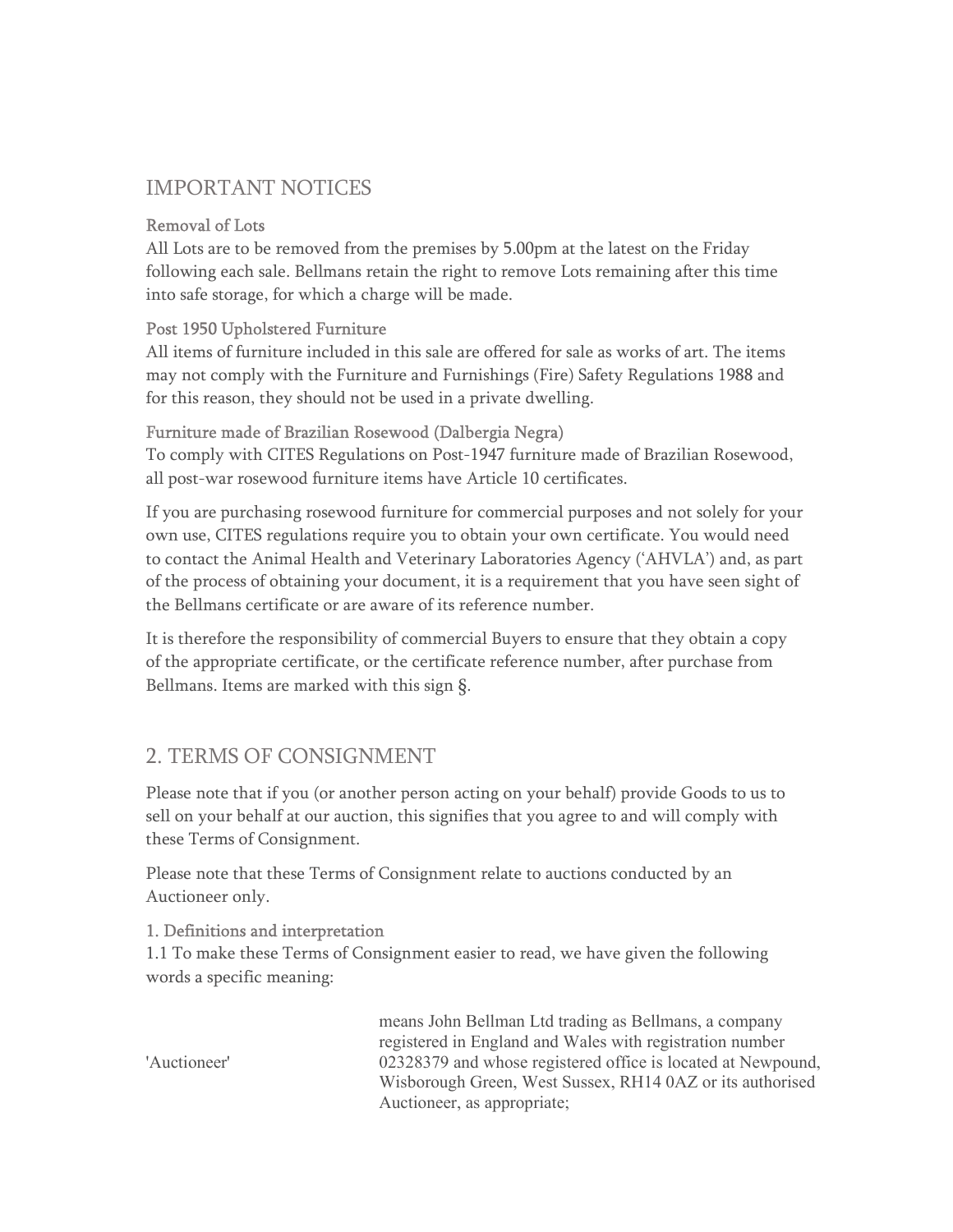| 'Bidder'                            | means a person who places a bid for Goods at our auction;                                                                                                                                                                                                                                                                                                                     |
|-------------------------------------|-------------------------------------------------------------------------------------------------------------------------------------------------------------------------------------------------------------------------------------------------------------------------------------------------------------------------------------------------------------------------------|
| 'Buyer'                             | means the person who makes the highest bid for the Goods<br>accepted by the Auctioneer;                                                                                                                                                                                                                                                                                       |
| 'Commission'                        | means the Commission that we charge you on the sale of the<br>Goods as set out in Clause 5 below;                                                                                                                                                                                                                                                                             |
| 'Consumer'                          | means an individual acting for purposes which are wholly or<br>mainly outside that individual's trade, business, craft or<br>profession;                                                                                                                                                                                                                                      |
| 'Consumer Contracts<br>Regulations' | means the Consumer Contracts (Information, Cancellation and<br>Additional Charges) Regulations 2013;                                                                                                                                                                                                                                                                          |
| 'Deliberate Forgery'                | means: (a) an imitation made with the intention of deceiving as to<br>authorship, origin, date, age, period, culture or source; (b) which<br>is described in the catalogue as being the work of a particular<br>creator without qualification; and (c) which at the date of the<br>auction had a value materially less than it would have had if it had<br>been as described; |
| 'FCA'                               | means the Financial Conduct Authority;                                                                                                                                                                                                                                                                                                                                        |
| 'Goods'                             | means the Goods that you consign to us for sale at our auction;                                                                                                                                                                                                                                                                                                               |
| 'Hammer Price'                      | means the level of the highest bid for the Goods accepted by the<br>Auctioneer;                                                                                                                                                                                                                                                                                               |
| 'Premium'                           | means the Premium charged to the Buyer on the sale of the Goods<br>in accordance with the Terms of Sale;                                                                                                                                                                                                                                                                      |
| 'Price'                             | means the total of the Hammer Price, Premium and any applicable<br>VAT;                                                                                                                                                                                                                                                                                                       |
| 'Proceeds'                          | means the Price less the Commission, the Premium, any expenses<br>incurred to your account and any applicable VAT;                                                                                                                                                                                                                                                            |
| 'Reserve'                           | means the minimum Price at which the Goods may be sold;                                                                                                                                                                                                                                                                                                                       |
| 'Seller'                            | means the owner of the Goods and any agent who consigns the<br>Goods for sale on the owner's behalf (if applicable);                                                                                                                                                                                                                                                          |
| 'Terms of Consignment'              | means these Terms of Consignment;                                                                                                                                                                                                                                                                                                                                             |
| 'Terms of Sale'                     | means the Terms of Sale for Bidders or Buyers at our auctions;                                                                                                                                                                                                                                                                                                                |
| 'Trader'                            | means a Seller who is acting for purposes relating to that Seller's<br>trade, business, craft or profession, whether acting personally or<br>through another person acting in the Trader's name or on the<br>Trader's behalf (such as an agent and/or the Auctioneer);                                                                                                        |
| 'VAT'                               | means any value added tax or equivalent sales tax; and                                                                                                                                                                                                                                                                                                                        |
| 'Website'                           | means our Website available at www.Bellmans.co.uk                                                                                                                                                                                                                                                                                                                             |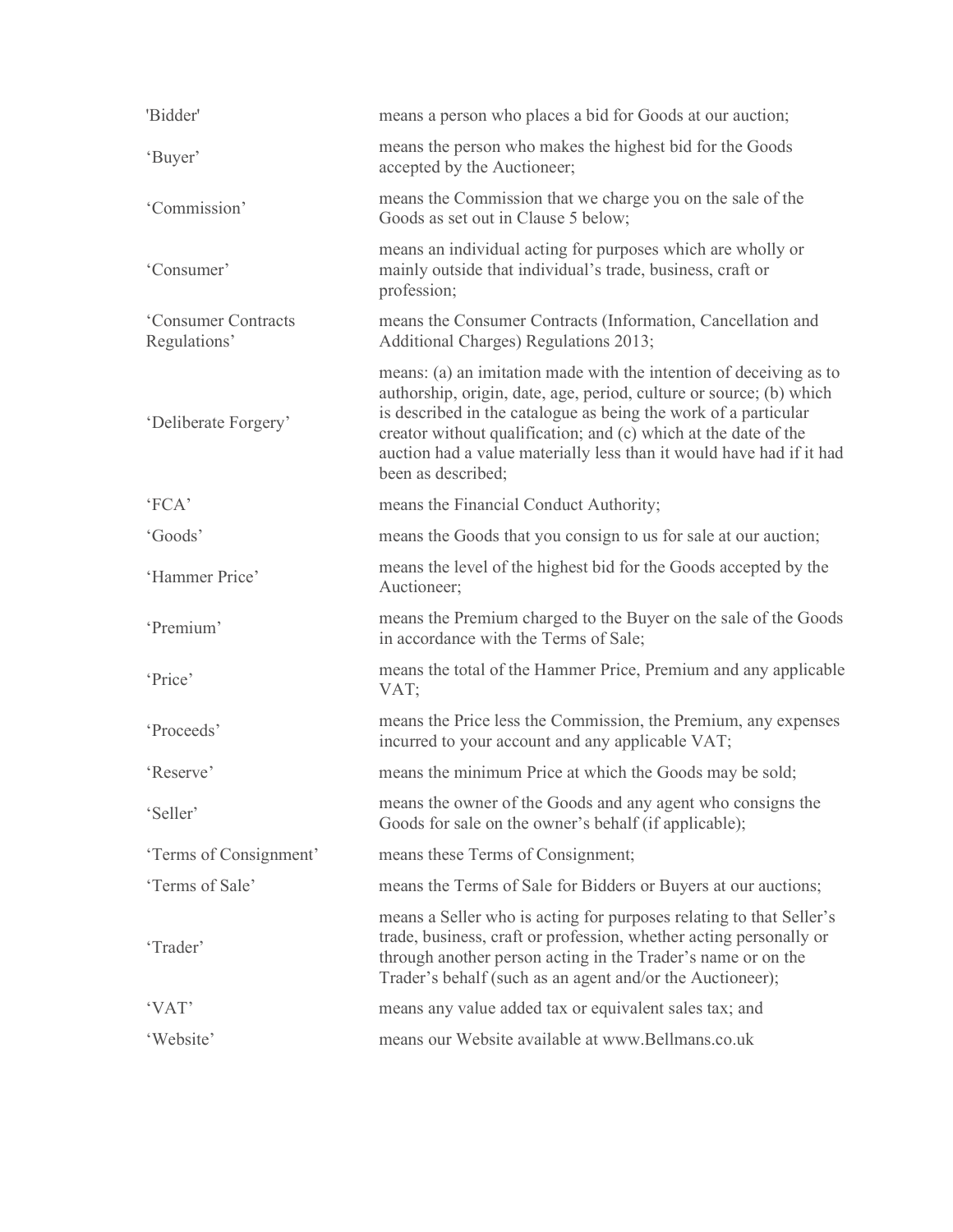In these Terms of Consignment the words 'you', 'yours', etc. refer to the Seller. The words 'we', 'us', etc. refer to the Auctioneer. If the consignment of Goods to us is made by an agent we assume that you (as owner of the Goods) have authorised the consignment and authorised the agent to contract on your behalf. All obligations that apply to the Seller under these Terms of Consignment shall apply to the owner of the Goods and their agent, jointly and separately. Any reference to a 'Clause' is to a clause of these Terms of Consignment unless stated otherwise.

#### 2. Information that we are required to give to Consumers

2.1 A description of the main characteristics of the auction-related services that we are providing to you as set out in these Terms of Consignment or otherwise agreed with you in writing.

2.2 Our name, address and contact details as set out in these Terms of Consignment and/or on our Website.

2.3 The rate at which we will charge you the Commission plus any applicable VAT on the sale of the Goods as set out in Clause 5.

2.4 The fee that we will charge you plus any applicable VAT as set out in Clause 19 if either the Goods are unsold at auction or the Goods are withdrawn by you from the auction after the Goods have been catalogued and/or marketed by us prior to the auction in any way.

2.5. The arrangements for collection of any unsold Goods as set out in Clauses 19 and 21 and terms regarding payment of any Proceeds due to you set out in Clause 18.

2.6. If you have any complaints, please get in contact with us using the contact details set out on our Website.

#### 3. Procedure for consigning Goods for sale at auction

3.1 If you consign Goods to us for sale at auction, you will need to provide us with the following information about you, in a form acceptable to us:

3.1.1 Your legal name and proof of identity;

- 3.1.2 Information about the Goods (as set out in Clause 13);
- 3.1.3 Your bank account details;
- 3.1.4 Your address and contact details; and
- 3.1.5 Your VAT registration number (if applicable).

3.2 If you do not provide us with, or we are not satisfied with any of the above information, we may refuse to accept consignment of your Goods for sale in our auction.

3.3 You must provide the Goods to us by any stated deadline (at your expense). We may be able to assist you with this process but any liability incurred to a carrier for haulage charges is solely your responsibility.

#### 4. The contract between you and the Buyer

4.1 The contract for the purchase of the Lot between you and the Buyer will be formed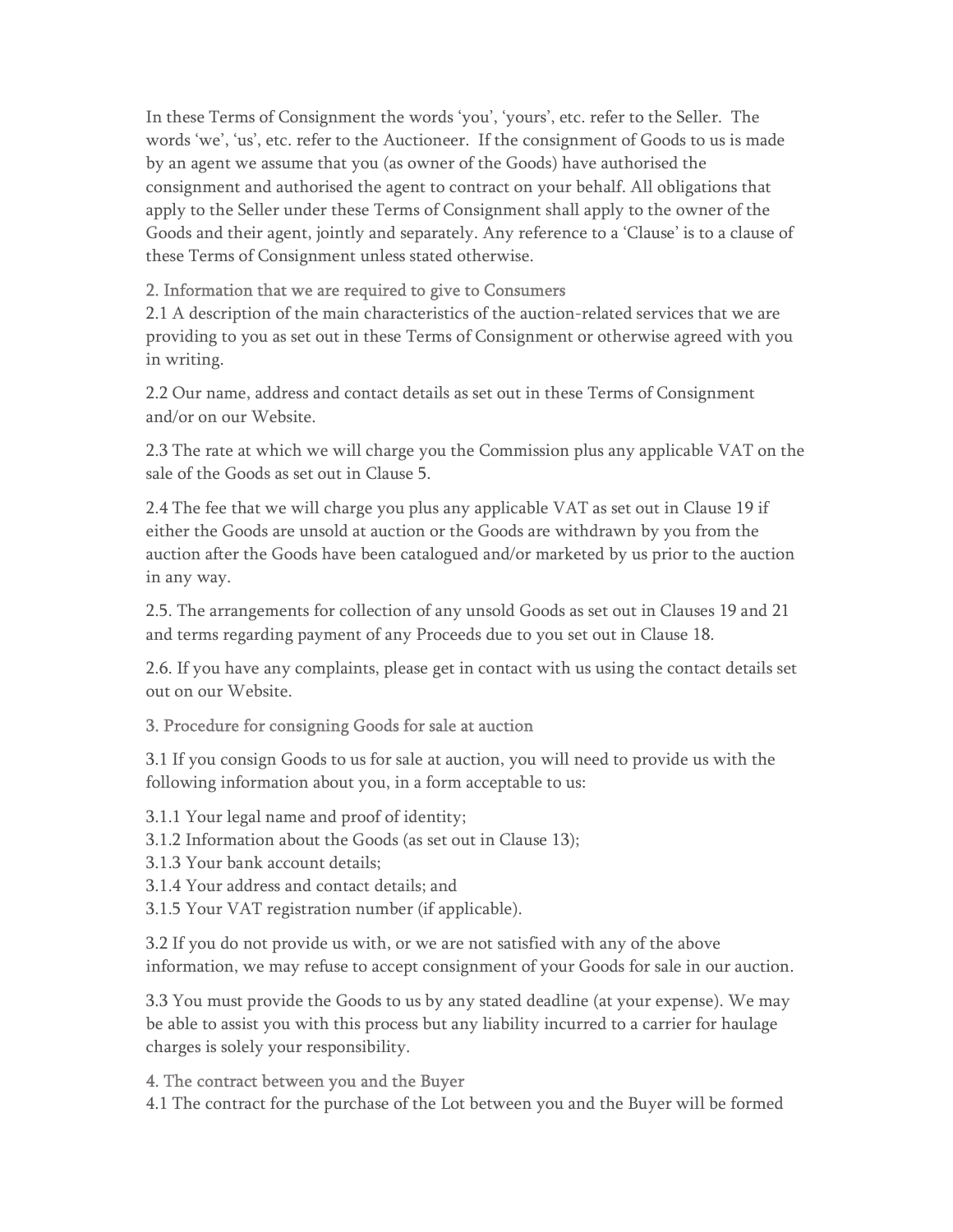when the Auctioneer records the winning Lot in the sale book accepting the highest bid for the Lot at auction, unless due diligence information required by the Auctioneer under the Money Laundering Regulations 2019 in accordance with their internal procedure remains outstanding, in which case the contract will be formed when that information is accepted by the Auctioneer as complete.

4.2 You may directly enforce any terms in the Terms of Sale against a Buyer and/or a Bidder to the extent that you have suffered damages and/or loss as a result of the Buyer and/or the Bidder's breach of the Terms of Sale.

4.3 If you breach these Terms of Consignment, you may be responsible for damages and/or losses suffered by a Buyer, Bidder and/or by us. If we are contacted by a Buyer and/or a Bidder who wishes to bring a claim against you, we may in our discretion provide the Buyer and/or Bidder with information or assistance in relation to that claim.

4.4 We normally act as an agent only and will not have any responsibility for default by you or the Buyer.

#### 5. Commission

We will charge you a Commission on the sale of the Goods calculated as a percentage of the Hammer Price at 15% plus VAT. Additionally we will charge you a lotting charge of £10.00 plus VAT per lot.

# 6. Loss and damage to Goods

6.1 We are not authorised by the FCA to provide insurance to you. However, subject only to Clauses 6.3 and 6.4, we accept liability for Goods from the time we take possession of the Goods until title passes to the Buyer.

6.2 Our liability for Goods is limited to our mid pre-sale estimate for the Lot before the sale, or our valuation if no estimate has been agreed, or the Hammer less our Commission if the Lot has sold.

6.3 The liability accepted by us in Clause 6.1 does not include any liability for loss or damage to the Goods that is caused by or results from: (i) any inherent vice or defect affecting the Goods; (ii) acts of God, flood, drought, earthquake or other natural disaster; (iii) acts of terrorism, civil commotion, riots or war; or (iv) nuclear, chemical or biological contamination.

6.4 If you (or your agent) instruct us in writing not to assume liability for Goods, the Goods remain entirely at your risk unless and until the Goods pass to the Buyer or are collected by you or on your behalf. In this case Clauses 6.1 - 6.3 will not apply.

#### 7. Agents, Consultants & Introductory Commission

In order to secure consignments of property and identify auction sale opportunities, Bellmans occasionally consults or seeks assistance from other art market professionals or third parties. We may pay Introductory Commission to such third parties. In such cases, Bellmans imposes a legal requirement on the third party to disclose their financial interest or relationship to anyone they are acting as agent or advisor to. If you are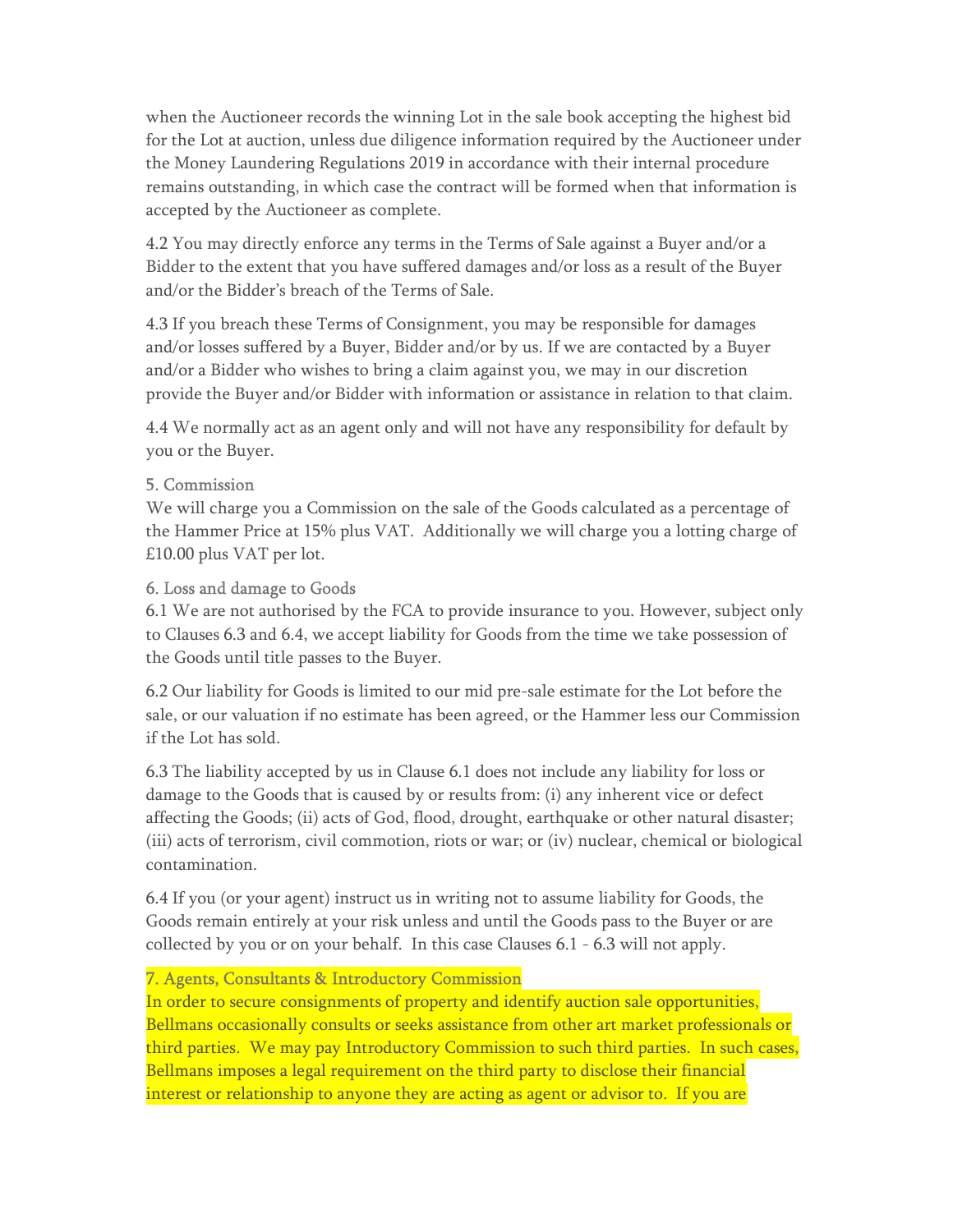represented or advised in any transaction you should always ask your representative or adviser to confirm whether or not they have a financial interest in the transaction. If you are in doubt, please contact us.

#### 8. Photographs

We Reserve the right to photograph all Goods unless you specifically request us not to. The copyright in such photographs will be owned by us, along with the text of the auction catalogue.

### 9. Minimum bids and our discretion

Goods may be offered subject to a Reserve agreed between you and us before the auction in accordance with Clause 9. We may sell Goods below the Reserve provided that we account to you for the same sale Proceeds as you would have received had the Reserve been the Hammer Price.

#### 10. Reserves

10.1 Reserves must be reasonable and may not exceed our lower pre-sale estimate for that Lot. We may decline to offer Goods which, in our opinion, would be subject to an unreasonably high Reserve (in which case the Goods carry the storage charge set out in these Terms of Consignment).

10.2 Once we have agreed a Reserve, this cannot be changed except with your and our consent.

10.3 Where a Reserve has been agreed only we may bid on your behalf and only up to one bid below the Reserve (if any) and you may in no circumstances bid personally or ask anyone else to bid on your behalf.

#### 11. Electrical items

These are sold as 'antiques' only. We will remove the plug so they cannot be used.

#### 12. Unsafe Goods

If in our opinion any of your Goods, in particular those which are soft furnishings, infringe safety regulations we will not offer these Goods for sale. You must remove such Goods at your expense. If you do not collect such Goods within seven days of our notice to do so, we may dispose of the Goods at your expense.

#### 13. Picture frames

Due to the fragile nature of picture frames, the Auctioneer accepts no responsibility for any damage, however caused, to picture frames whilst in our possession, either in the auction room, in store or in transit.

#### 14. Warranties and information about the Goods

14.1 You must provide us with all information that you have relating to the provenance, export/import history, condition, attribution and authenticity of the Goods (and any additional information that may be relevant).

14.2 In addition to any warranties implied by law, you warrant to us and the Buyer that: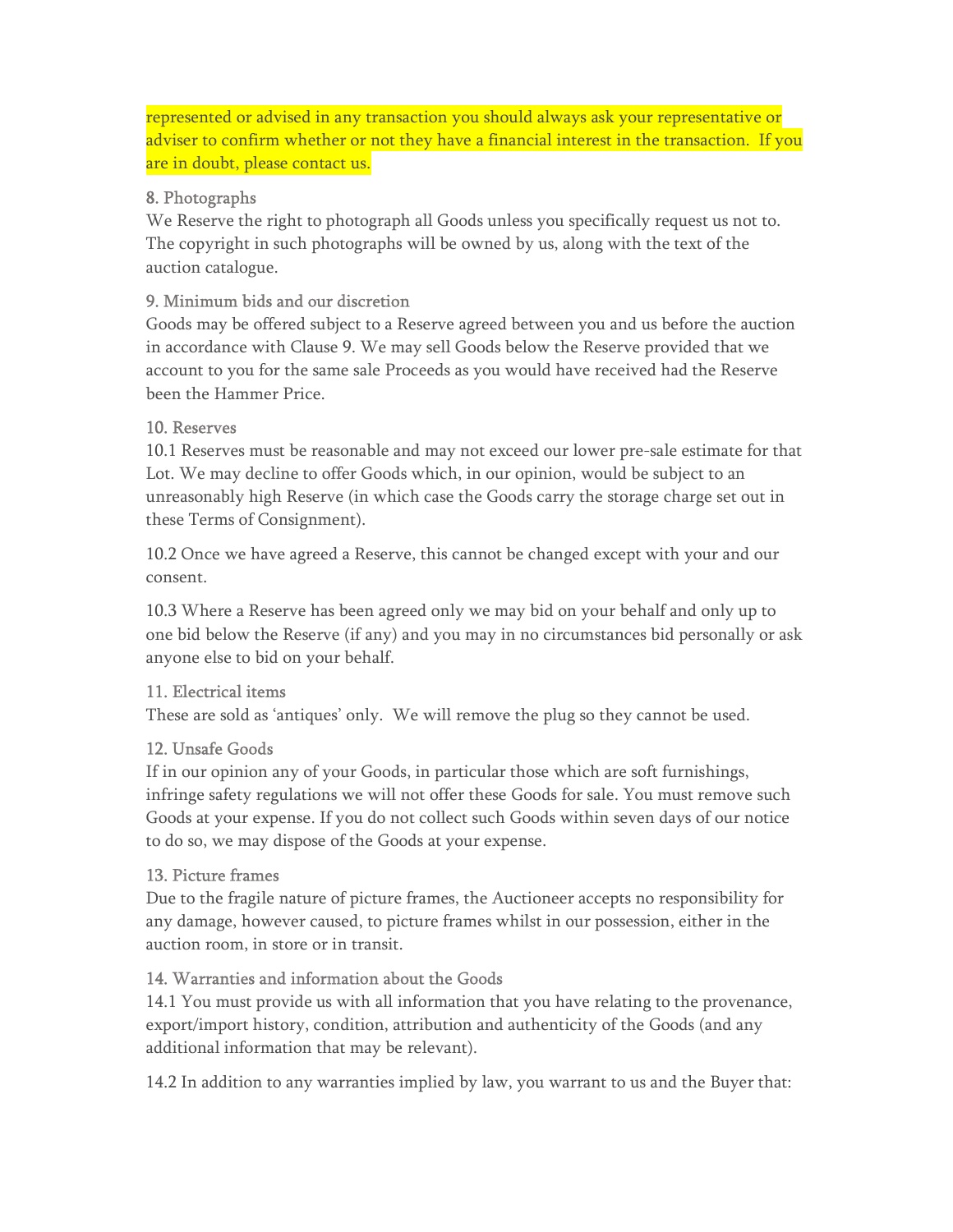14.2.1 any information that you provide in relation to the Goods is complete, correct and up-to-date;

14.2.2 the Goods will match any description of the Goods that you provide to us; 14.2.3 as far as you are aware, the main characteristics of the Goods set out in the auction catalogue (as amended by any notice displayed in the saleroom or announced by us at the auction) are correct;

14.2.4 to the best of your knowledge, the Goods have been lawfully imported and lawfully and permanently exported as required by the laws of any country in which the Goods were located; required declarations upon the export and import of the Goods have been properly made; and any duties and taxes on the export and import of the Goods have been paid; and

14.2.5 you will pay all taxes and duties potentially due on the sale of the Goods.

14.3 You must let us know promptly, and in any event before the auction, if you find out that any of the information you have provided to us relating to the Goods is incorrect or incomplete and/or if the Goods do not match the description that you provided to us or the main characteristics of the Goods set out in the auction catalogue.

14.4 Any information that you provide in relation to the Goods may form part of the contract between both of us and the Buyer and you acknowledge that the Buyer may have a statutory right to reject the Goods if the information provided is incorrect.

14.5 If we have to refund the Price of any Goods to the Buyer due to the Goods being a Deliberate Forgery, you must promptly, and in any event within seven days, reimburse to us any Proceeds that we have transferred to you for those Goods following receipt of our written notice requesting you to do so.

# 15. Transfer of ownership of the Goods

You warrant and undertake to us and the Buyer that you are the true owner of the Goods (or are properly authorised by the true owner to sell the Goods on the owner's behalf) and you currently have and will have the right to sell the Goods to the Buyer with good and marketable title free of any third party rights or claims at the time when ownership of the Goods is to be transferred.

# 16. Indemnity

You will indemnify and keep us fully indemnified against any and all liability, loss, damage, costs (including reasonable legal fees and any VAT in relation to such fees) and expenses which we may incur or suffer as a result of any breach of Clauses 13 or 14 by you or anyone acting on your behalf, including without limitation, if we are required to refund the Price of any Goods to the Buyer as a result of your breach of these clauses.

#### 17. Terms of Sale

You agree that the Goods will be sold to the Buyer in accordance with our Terms of Sale, a copy of which will be displayed in the saleroom and printed in our auction catalogue.

18. Authority to deduct Commission and expenses and retain Premium and interest You authorise us to deduct our Commission at the stated rate and all expenses incurred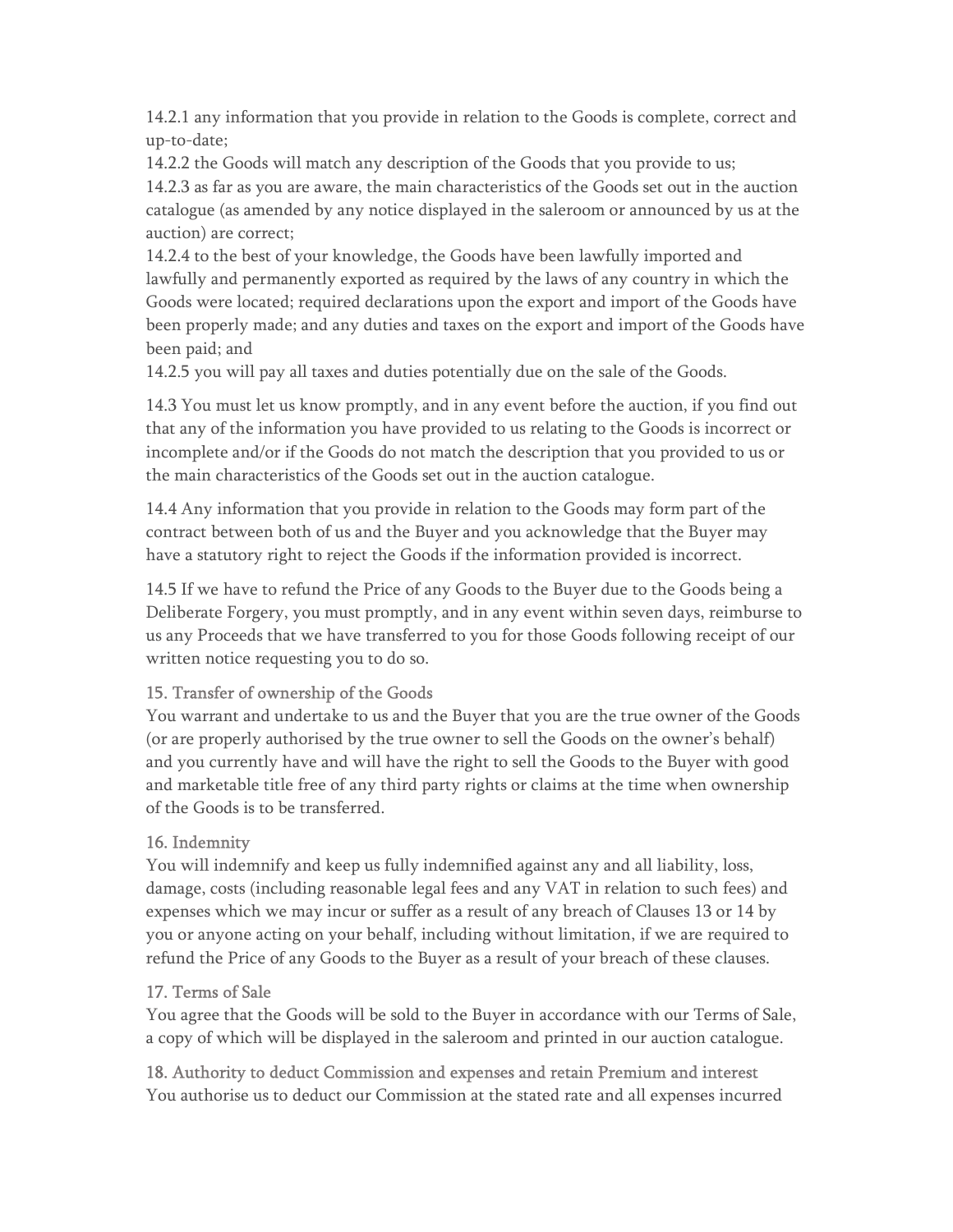on your account from the Hammer Price, plus any applicable VAT. You consent to our right to charge the Buyer and retain beneficially the Premium plus any applicable VAT paid by the Buyer in accordance with our Terms of Sale and any interest earned on the sale Proceeds until the date of settlement.

#### 19. Settlement

19.1 Provided that the Buyer has paid for the Goods, we will usually pay the net sum due to you within twenty one days of the day of the auction, by BACS transfer direct into the bank account you notified to us in writing or by crossed cheque to the Seller.

19.2 If the Buyer has not paid for the Goods, we will not submit payment to you. In this case no settlement will be made. We will however discuss with you the rights that we may exercise under Clause 9 of our Terms of Sale in relation to a Buyer's failure to pay. We will not release the Goods to the Buyer until we have received payment in full of the Price for the Goods.

19.3 You must notify us in writing if your bank account details change. We will not be responsible for any payments made to the incorrect bank account if this is because you have not provided us with the correct bank account details.

19.4 If we make payments to your bank account in error, we may request reimbursement by sending you an invoice.

19.5 We may deduct any sums that you owe to us from the Proceeds.

#### 20. Unsold and withdrawn items

20.1 If the Goods are unsold at auction, you authorise us to negotiate a sale by private treaty not later than the close of business three working days following the last day of the auction. In this case you will pay to us the same charges as if such Goods had been sold at auction and, so far as appropriate, these Terms of Consignment will apply to any such sale.

20.2 In addition to Clause 19.1, we may, with your consent, re-offer unsold Goods at a future auction (or by private treaty thereafter as set out in Clause 19.1 above) but we may recommend a variation in Estimates or Reserve. Where, in our opinion, Goods are unsaleable, we will notify you and you must collect such Goods from the saleroom within three business days of the date of our notice to do so. If you fail to collect such Goods promptly, we may charge you reasonable storage charges at a daily rate.

20.3 You will pay us a charge equal to the amount of buyer's premium and vendor's commission at the mid estimate, together with any other charges including marketing and transit, plus VAT on any Goods that are withdrawn from the auction after being catalogued and/or marketed by us prior to the auction in any way.

#### 21. Withdrawal of the Goods by us

21.1 We may (acting reasonably) at our discretion at any time withdraw your Goods from our auction: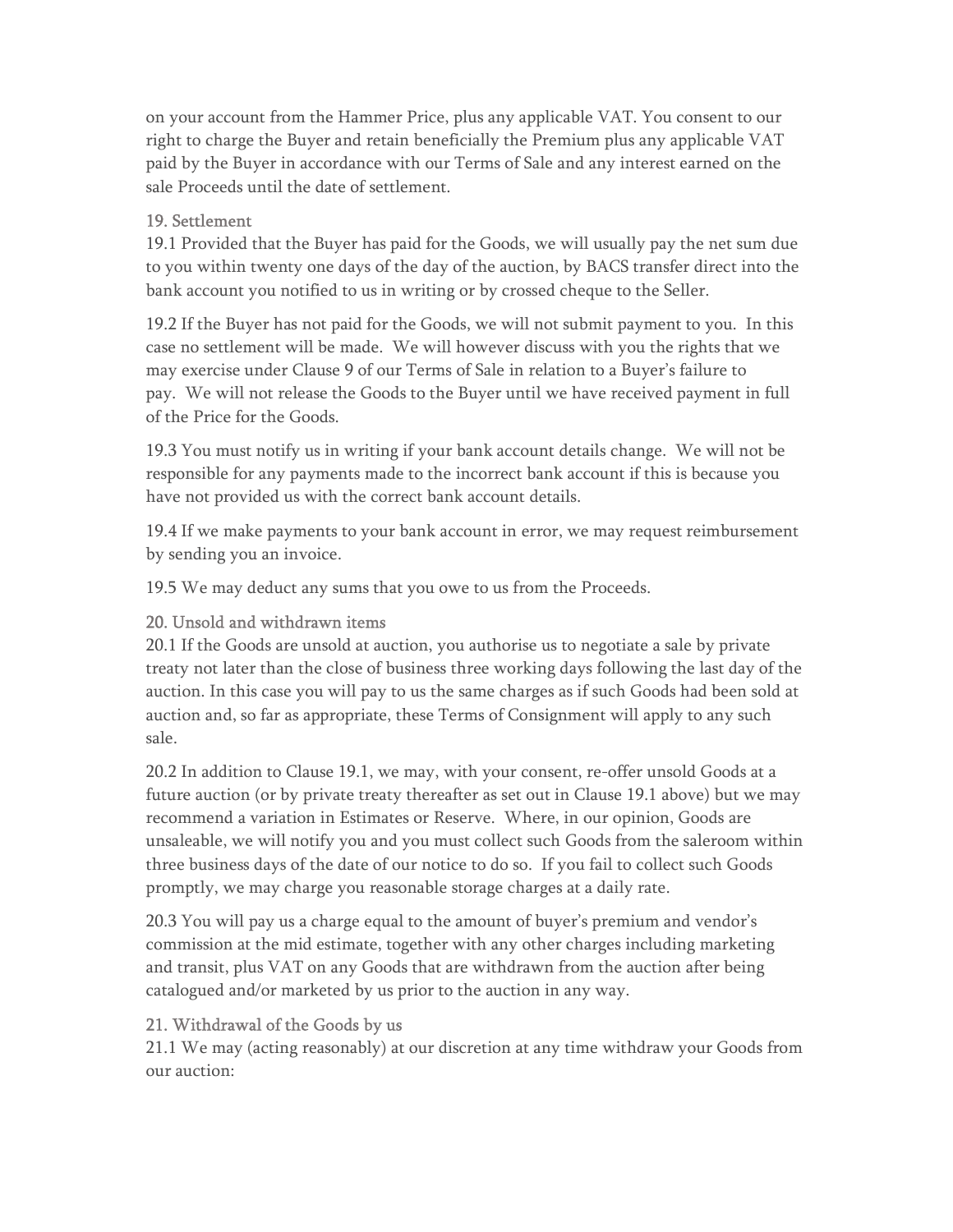21.1.1 for legal, reputational or operational reasons (including if you fail to provide evidence to verify your identity or your title to the Goods to our satisfaction); 21.1.2 if we reasonably believe that you may be, or are about to be, in breach of these Terms of Consignment; or

21.1.3 if we reasonably believe the Goods to be a Deliberate Forgery.

# 22. Warehousing

22.1 We have no liability for Goods that you deliver to our saleroom without sufficient sale instructions. We Reserve the right to charge you a minimum warehousing charge of £5 per Lot per day plus any applicable VAT.

22.2 We will notify you to ask you to remove any of your unsold or withdrawn Goods. Unsold and withdrawn Goods will be subject to the charges set out in Clause 22.1 above if you do not remove them within three days of the sale in which last offered unless alternative arrangements have been made with the Auctioneer.

22.3 If you do not remove your unsold or withdrawn Goods within thirty days of being offered for sale we may either: (a) sell such Goods and off set charges from any net Proceeds of sale; or (b) at your expense dispose of such Goods.

22.4 In respect of Goods delivered to our saleroom for the agreed specific purpose of their valuation we will notify you when they are ready to be collected. In these circumstances, you will have three months to collect the Goods before the charges or remedies above in this section will apply.

# 23. Our liability to you

23.1 We will not be liable to you for any loss of opportunity or disappointment suffered as a result of participating in our auction.

23.2 In addition, neither we nor the Buyer shall be responsible to you and you shall not be responsible to the Buyer or us for any other loss or damage that any of us suffer that is not a foreseeable result of any of us not complying with the Conditions of Business. Loss or damage is foreseeable if it is obvious that it will happen or if at the time of the sale of the Lot, we, you and the Seller knew it might happen.

23.3 Subject to Clause 23.4, if we are found to be liable to you for any reason (including, amongst others, if we are found to be negligent, in breach of contract or to have made a misrepresentation), our liability will be limited to the Proceeds due for the Goods if sold or the Reserve if unsold.

23.4 Notwithstanding the above, nothing in these Terms of Consignment limits the liability of us or our employees or agents for:

23.4.1 death or personal injury resulting from negligence (as defined in the Unfair Contract Terms Act 1977);

23.4.2 fraudulent misrepresentation; or

23.4.3 any liability which cannot be excluded by law.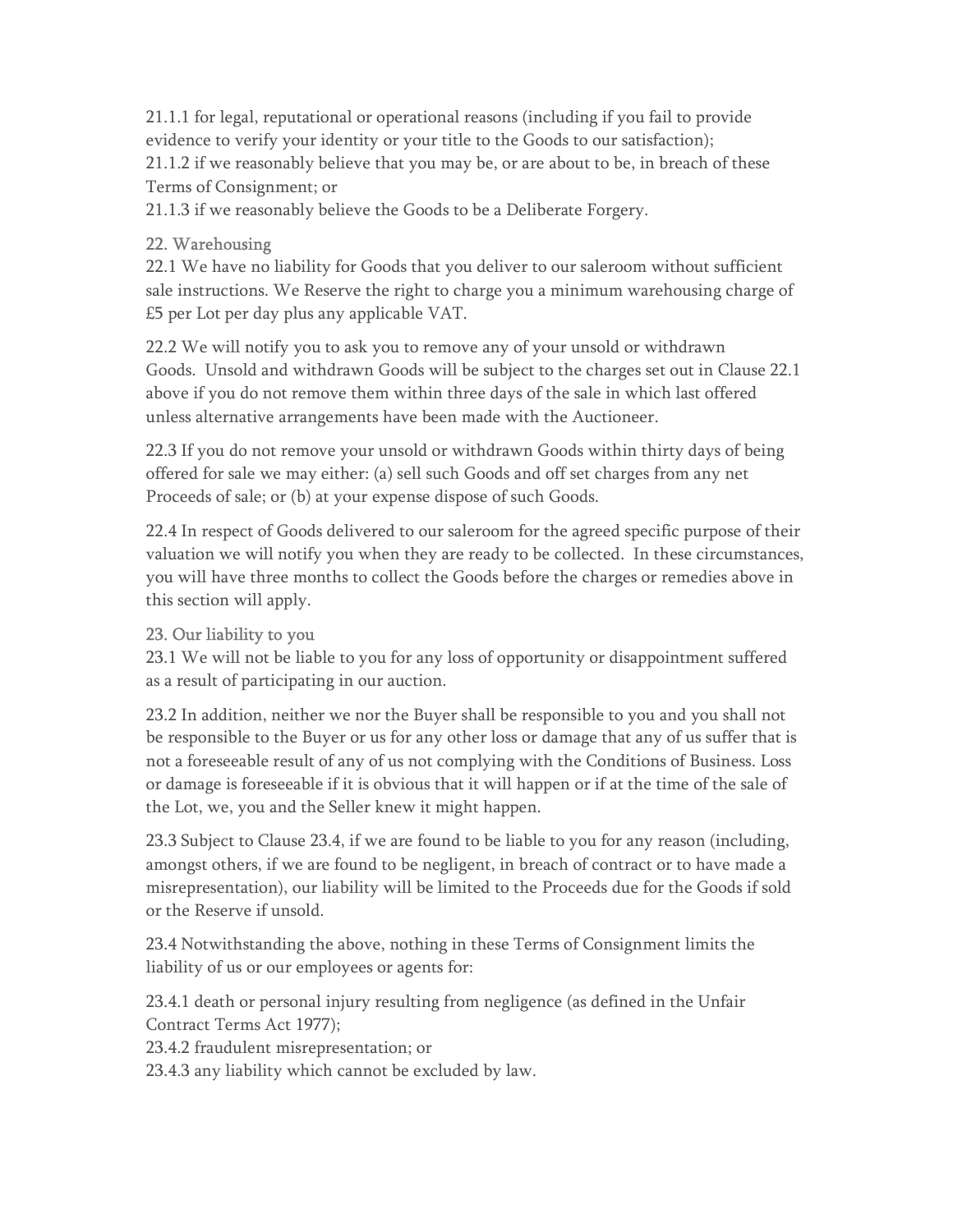# 24. Notices

24.1 All notices between you and us regarding these Terms of Consignment must be in writing and signed by or on behalf of the party giving it.

24.2 Any notice referred in Clause 23.1 may be given:

24.2.1 by delivering it by hand;

24.2.2 by first class pre-paid post or recorded delivery; or

24.2.3 by email, provided that receipt of the email is acknowledged by the recipient.

24.3 Notices must be sent:

24.3.1 by hand or registered post:

- 1. to us, at our address set out in these Terms of Consignment or at our registered office address appearing on our Website; and
- 2. to you, at the last postal address that you have given to us as your contact address in writing.

24.3.2 by email:

- 1. to us, by sending the notice to the following email address: info@bellmans.co.uk
- 2. to you, by sending the notice to any email address that you have given to us as your contact email address in writing.

24.4 Notices will be deemed to have been received:

24.4.1 if delivered by hand, on the day of delivery; or

24.4.2 if sent by first class pre-paid post or recorded delivery, two business days after posting, exclusive of the day of posting; or

24.4.3 if sent by email, at the time of transmission unless sent after 17.00 in the place of receipt in which case they will be deemed to have been received on the next business day in the place of receipt (provided that the receipt is acknowledged by the recipient).

24.5 Any notice or communication given under these Terms of Consignment will not be validly given if sent by fax, any form of messaging via social media or text message.

# 25. Data Protection

We will hold and process any personal data in relation to you in accordance with our current privacy policy, a copy of which is available on www.bellmans.co.uk.

# 26. General

26.1 Each of the clauses of these Terms of Consignment operates separately. If any court or relevant authority decides that any of them are unlawful, the remaining clauses will remain in full force and effect.

26.2 We may change these Terms of Consignment from time to time, without notice to you. Please read these Terms of Consignment carefully, as they may be different from the last time you read them.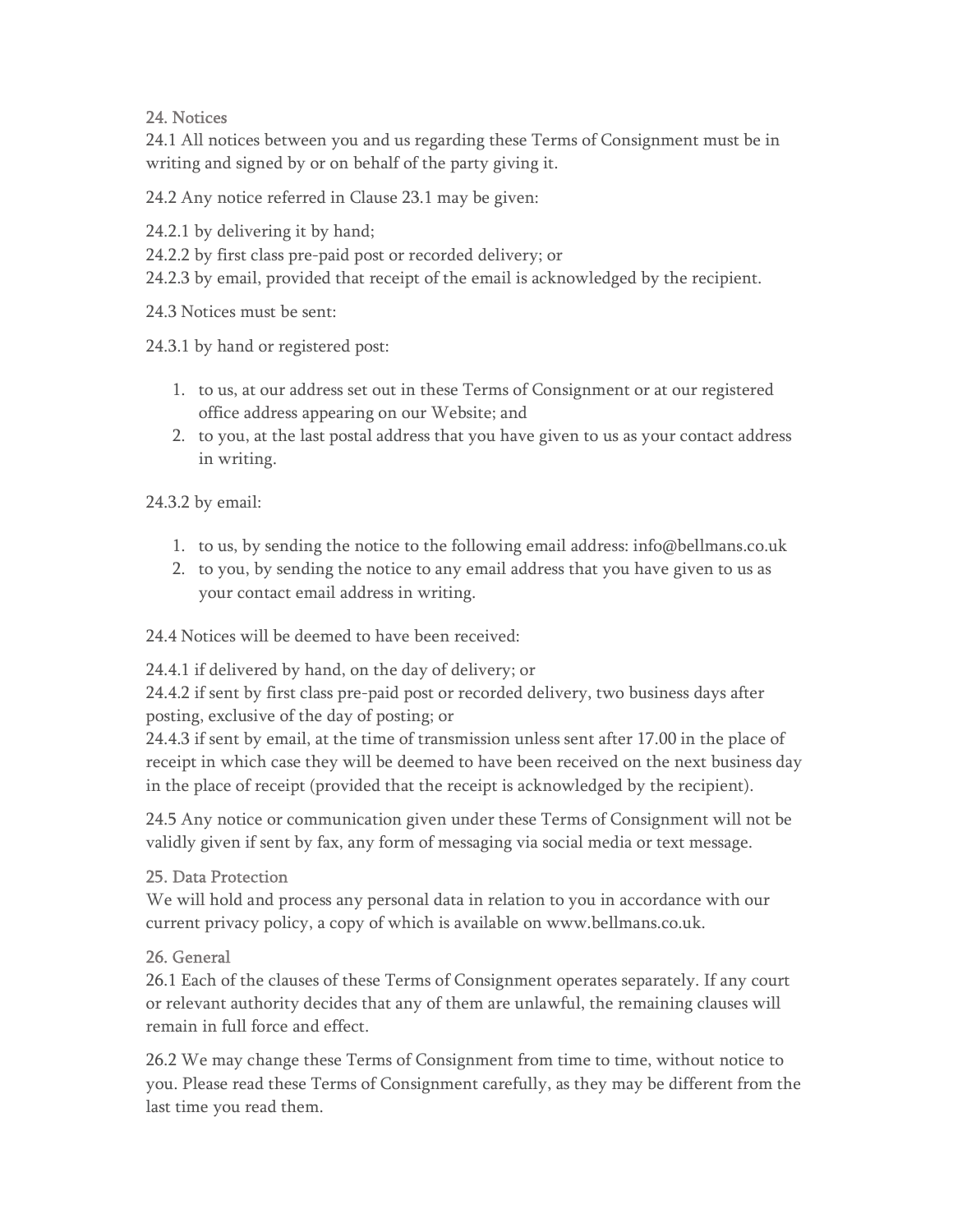26.3 Except as otherwise stated in these Terms of Consignment, each of our rights and remedies: (a) are in addition to and not exclusive of any other rights or remedies under these Terms of Consignment or general law; and (b) may be waived only in writing and specifically. Delay in exercising or non-exercise of any right under these Terms of Consignment is not a waiver of that or any other right. Partial exercise of any right under these Terms of Consignment will not preclude any further or other exercise of that right or any other right under these Terms of Consignment. Waiver of a breach of any term of these Terms of Consignment will not operate as a waiver of breach of any other term or any subsequent breach of that term.

26.4 These Terms of Consignment are between you and us. No person other than you, the Buyer or us will have any rights to enforce any of these Terms of Consignment.

26.5 These Terms of Consignment and any dispute or claim arising out of or in connection with them (including any non-contractual claims or disputes) shall be governed by and construed in accordance with the laws of England and the parties irrevocably submit to the exclusive jurisdiction of the English courts.

# 3. TERMS OF SALE

Please note that if you register to bid and/or bid at auction this signifies that you agree to and will comply with these Terms of Sale.

Please note that these Terms of Sale relate to auctions conducted by an Auctioneer only. We have separate terms for online only auctions.

# 1. Definitions and interpretation

1.1 To make these Terms of Sale easier to read, we have given the following words a specific meaning:

| 'Auctioneer' | means John Bellman Ltd trading as Bellmans, a company<br>registered in England and Wales with registration number<br>2328379 and whose registered office is located at Newpound,<br>Wisborough Green, West Sussex, RH14 0AZ or its authorised<br>Auctioneer, as appropriate; |
|--------------|------------------------------------------------------------------------------------------------------------------------------------------------------------------------------------------------------------------------------------------------------------------------------|
| 'Bidder'     | means a person who places a bid for Goods at our auction;                                                                                                                                                                                                                    |
| 'Buyer'      | means the person who makes the highest bid for the Goods<br>accepted by the Auctioneer;                                                                                                                                                                                      |
| 'Commission' | means the Commission that we charge you on the sale of the<br>Goods as set out in Clause 5 below;                                                                                                                                                                            |
| 'Consumer'   | means an individual acting for purposes which are wholly or<br>mainly outside that individual's trade, business, craft or<br>profession;                                                                                                                                     |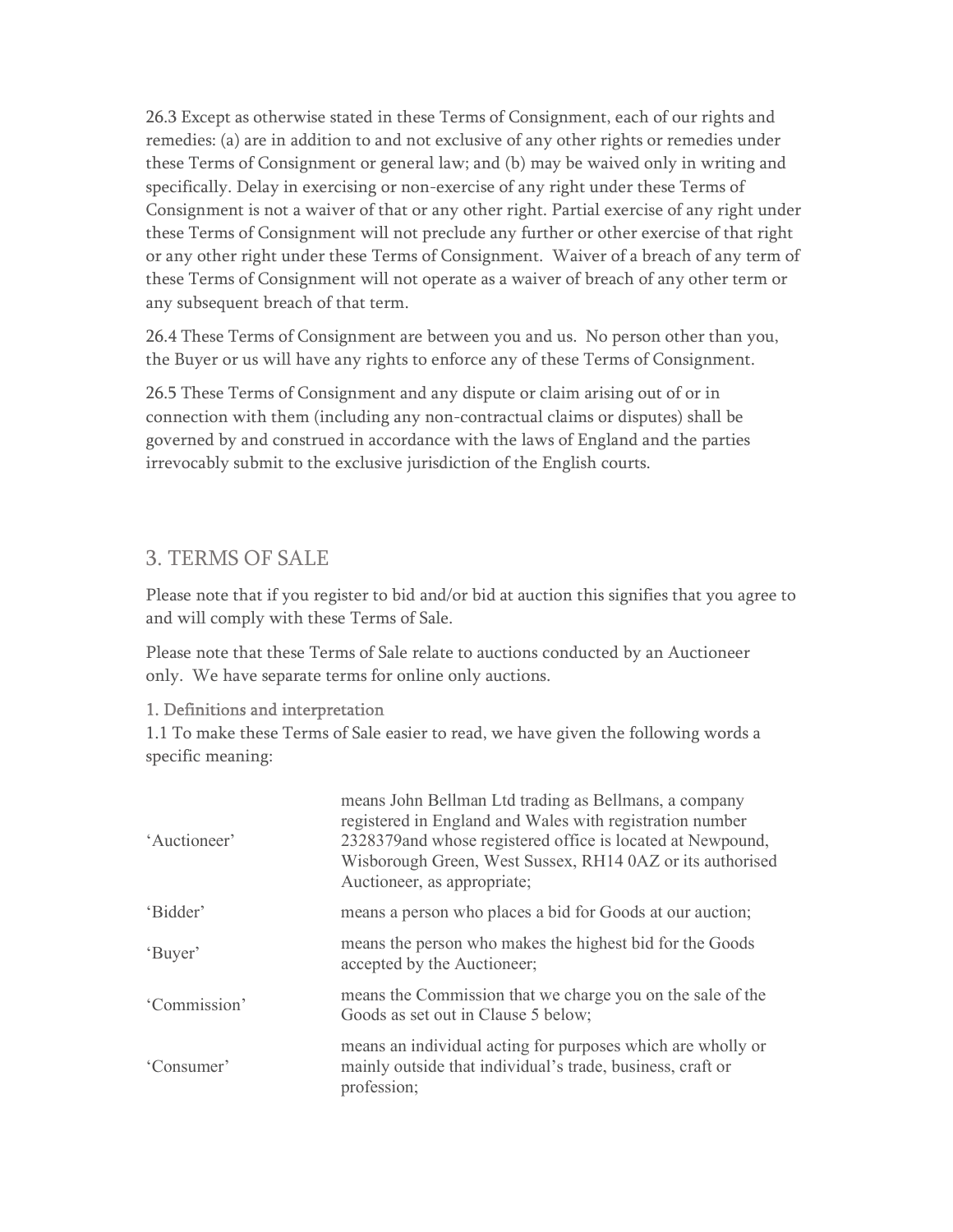| 'Consumer Contracts<br>Regulations' | means the Consumer Contracts (Information, Cancellation and<br>Additional Charges) Regulations 2013;                                                                                                                                                                                                                                                                          |
|-------------------------------------|-------------------------------------------------------------------------------------------------------------------------------------------------------------------------------------------------------------------------------------------------------------------------------------------------------------------------------------------------------------------------------|
| 'Deliberate Forgery'                | means: (a) an imitation made with the intention of deceiving as to<br>authorship, origin, date, age, period, culture or source; (b) which<br>is described in the catalogue as being the work of a particular<br>creator without qualification; and (c) which at the date of the<br>auction had a value materially less than it would have had if it<br>had been as described; |
| 'FCA'                               | means the Financial Conduct Authority;                                                                                                                                                                                                                                                                                                                                        |
| 'Goods'                             | means the Goods that have been consigned to us for sale at our<br>auction;                                                                                                                                                                                                                                                                                                    |
| 'Hammer Price'                      | means the level of the highest bid for a Lot accepted by the<br>Auctioneer;                                                                                                                                                                                                                                                                                                   |
| 'Premium'                           | means the Premium charged to the Buyer on the sale of the<br>Goods in accordance with the Terms of Sale;                                                                                                                                                                                                                                                                      |
| 'Price'                             | means the total of the Hammer Price, Premium, Shipping Costs<br>(if applicable) and any applicable VAT;                                                                                                                                                                                                                                                                       |
| 'Proceeds'                          | means the Price less the Commission, the Premium, Shipping<br>Costs, any expenses incurred to your account and any applicable<br>VAT;                                                                                                                                                                                                                                         |
| 'Reserve'                           | means the minimum Price at which the Goods may be sold;                                                                                                                                                                                                                                                                                                                       |
| 'Seller'                            | means the owner of the Goods and any agent who consigns the<br>Goods for sale on the owner's behalf (if applicable);                                                                                                                                                                                                                                                          |
| 'Shipping Costs'                    | means the charges applied to the shipping of all Goods purchased,<br>should the Buyer ask for the Auctioneer's shipping agent to<br>deliver the Goods (if applicable);                                                                                                                                                                                                        |
| 'Terms of Consignment'              | means these Terms of Consignment;                                                                                                                                                                                                                                                                                                                                             |
| 'Terms of Sale'                     | means the Terms of Sale for Bidders or Buyers at our auctions;                                                                                                                                                                                                                                                                                                                |
| 'Trader'                            | means a Seller who is acting for purposes relating to that Seller's<br>trade, business, craft or profession, whether acting personally or<br>through another person acting in the Trader's name or on the<br>Trader's behalf (such as an agent and/or the Auctioneer);                                                                                                        |
| 'VAT'                               | means any value added tax or equivalent sales tax; and                                                                                                                                                                                                                                                                                                                        |
| 'Website'                           | means our Website available at www.bellmans.co.uk                                                                                                                                                                                                                                                                                                                             |

In these Terms of Sale the words 'you', 'yours', etc. refer to you as the Buyer. The words 'we', 'us', etc. refer to the Auctioneer. Any reference to a 'Clause' is to a clause of these Terms of Sale unless stated otherwise.

2. Information that we are required to give to Consumers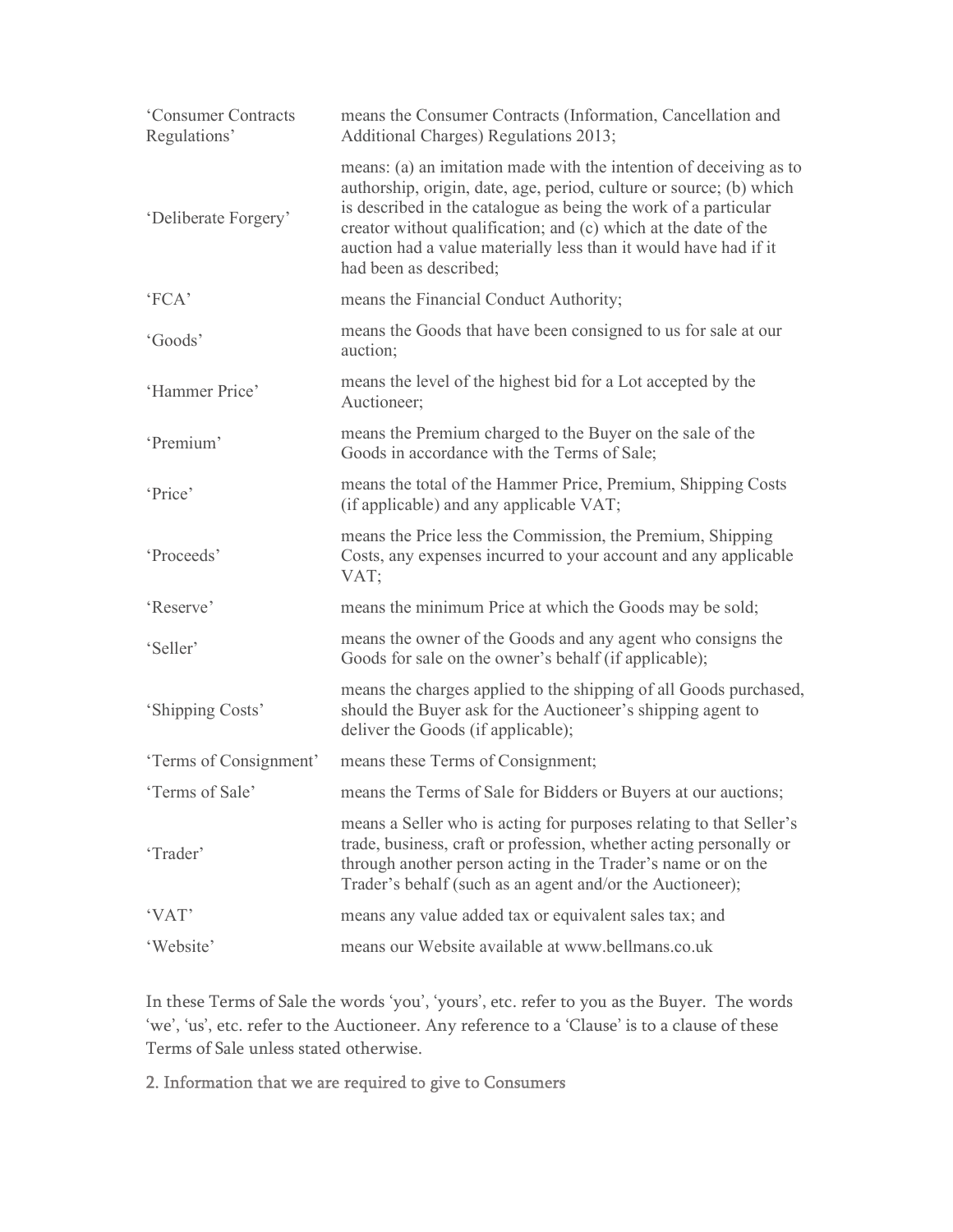2.1 A description of the main characteristics of each Lot as contained in the auction catalogue.

2.2 Our name, address and contact details as set out herein, in our auction catalogues and/or on our Website.

2.3 The Price of the Goods and arrangements for payment as described in Clauses 4, 5, 7 and 8.

2.4 The arrangements for collection or delivery of the Goods as set out in Clauses 8 and 9.

2.5 Your right to return a Lot and receive a refund if the Lot is a Deliberate Forgery as set out in Clause 13.

2.6 We and Trader Sellers have a legal duty to supply any Lots to you in accordance with these Terms of Sale.

2.7 If you have any complaints, please send them to us directly at the address set out on our Website.

#### 3. Bidding procedures and the Buyer

3.1 You must register your details with us before bidding and provide us with any requested proof of identity and billing information, in a form acceptable to us. You must also satisfy any security arrangements we have in place before entering the auction room to view or bid.

3.2 We strongly recommend that you attend the auction in person. You are responsible for your decision to bid for a particular Lot. If you bid on a Lot, including by telephone and online bidding, or by placing a Commission bid, we assume that you have carefully inspected the Lot and satisfied yourself regarding its condition.

3.3 If you instruct us in writing, we may execute Absentee bids on your behalf. Neither we nor our employees or agents will be responsible for any failure to execute your Absentee bid, unless our failure to do so is unreasonable. Where two or more Absentee bids at the same level are recorded we have the right to prefer the first bid made (where this can be reasonably ascertained).

3.4 The Bidder placing the highest bid for a Lot accepted by the Auctioneer will be the Buyer at the Hammer Price. Any dispute about a bid will be settled at our discretion. We may reoffer the Lot during the auction or may settle the dispute in another way. We will act reasonably when deciding how to settle the dispute.

3.5 Bidders will be deemed to act as principals, even if the Bidder is acting as an agent for a third party.

3.6 We may bid on Lots on behalf of the Seller up to one bid below the Reserve.

3.7 We may refuse to accept any bid if it is reasonable for us to do so.

3.8 Bidding increments will be at our sole discretion (but will be in line with standard auction practice).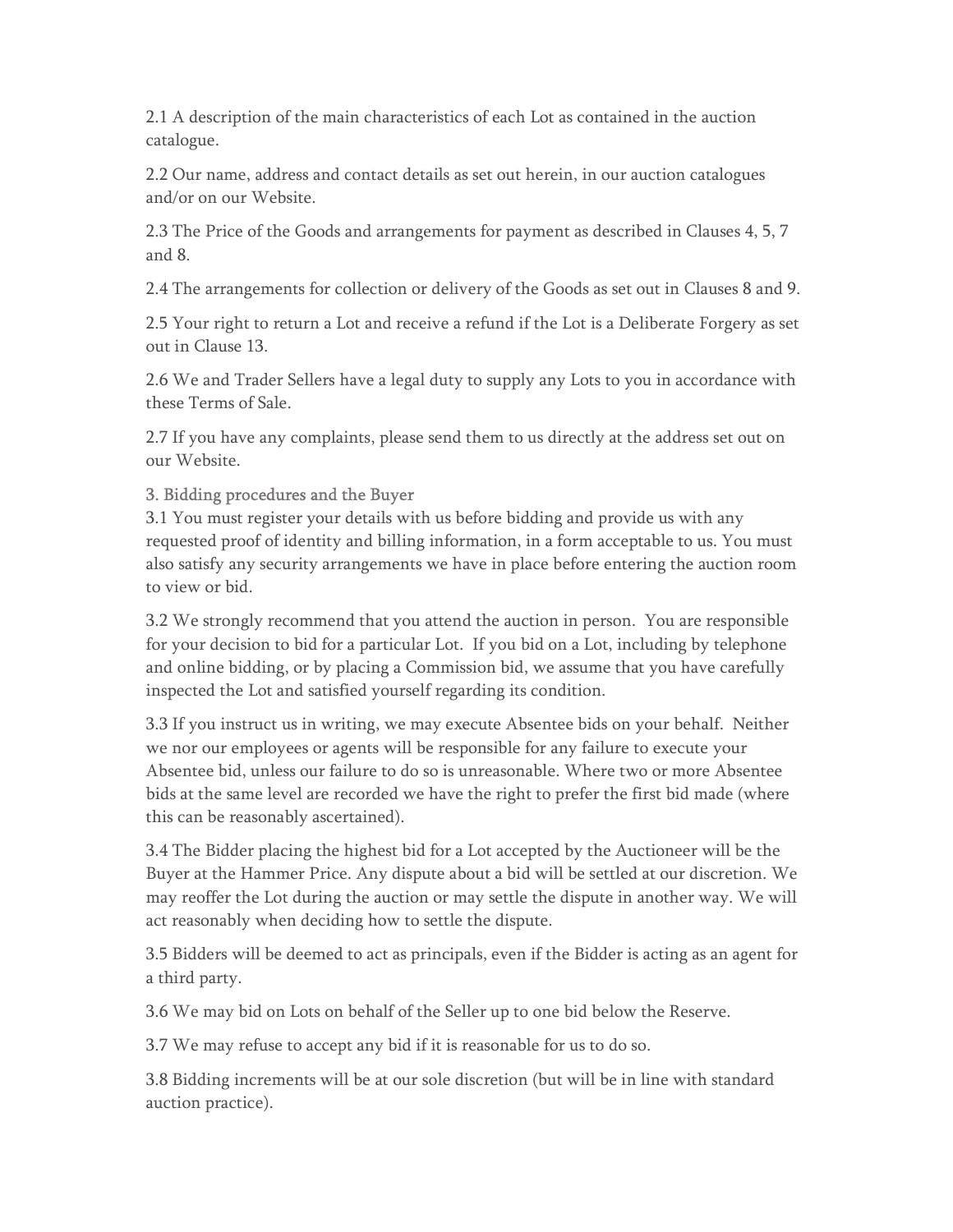# 4. The purchase Price

As Buyer, you will pay:

a. the Hammer Price;

b. a Premium of 22% plus VAT of the Hammer Price;

- c. any artist's resale right royalty payable on the sale of the Lot;
- d. any online bidding platform service charge; and
- e. any VAT due.

# 5. VAT

5.1 You shall be liable for the payment of any VAT applicable on the Hammer Price and Premium due for a Lot. Please see the symbols used in the auction catalogue for that Lot and the 'Information for Buyers' in our auction catalogue for further information.

5.2 We will charge VAT at the current rate at the date of the auction.

# 6. The contract between you and the Seller

6.1 The contract for the purchase of the Lot between you and the Seller will be formed when the Auctioneer records the winning Lot in the sale book accepting the highest bid for the Lot at auction, unless due diligence information required by the Auctioneer under the Money Laundering Regulations 2019 in accordance with their internal procedure remains outstanding, in which case the contract will be formed when that information is accepted by the Auctioneer as complete.

6.2 You may directly enforce any terms in the Terms of Consignment against a Seller to the extent that you suffer damages and/or loss as a result of the Seller's breach of the Terms of Consignment.

6.3 If you breach these Terms of Sale, you may be responsible for damages and/or losses suffered by a Seller or us. If we are contacted by a Seller who wishes to bring a claim against you, we may at our discretion provide the Seller with information or assistance in relation to that claim.

6.4 We normally act as an agent only and will not have any responsibility for default by you or the Seller (unless we are the Seller of the Lot).

# 7. Payment

7.1 Immediately following your successful bid on a Lot you will:

7.1.1 give to us, if not already provided to our satisfaction, proof of identity in a form acceptable to us (and any other information that we require in order to comply with our anti-money laundering obligations); and

7.1.2 pay to us the total amount due in any way that we agree to accept payment. 7.1.3 pay in full the Shipping Costs prior to the Goods being shipped, should you agree to the Auctioneer's shipping agent delivering the Goods.

7.2 If you owe us any money, we may use any payment made by you to repay these debts.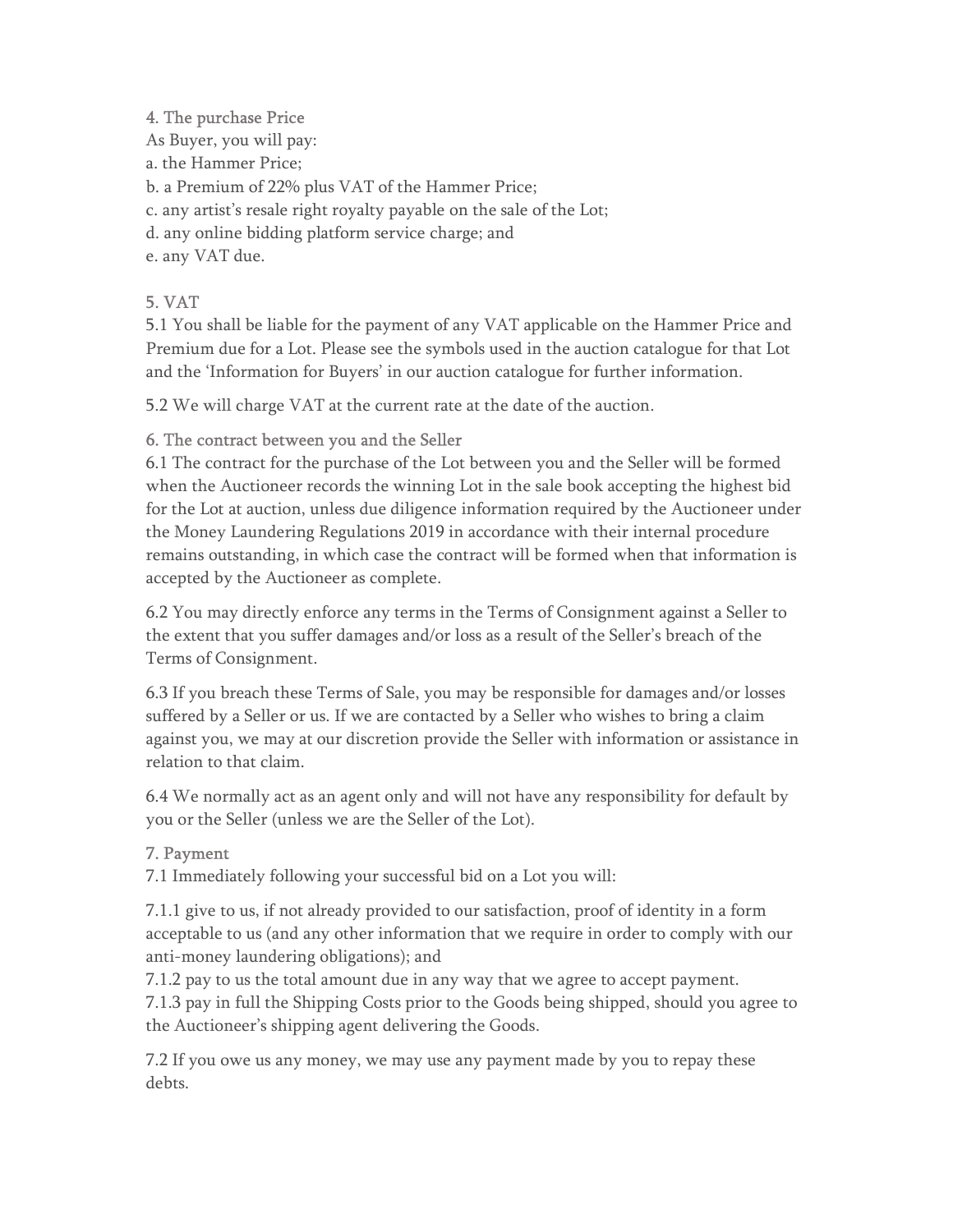#### 8. Title and collection of purchases

8.1 Once you have paid us in full the total amount due for any Lot, ownership of that Lot will transfer to you. You may not claim or collect a Lot until you have paid for it.

8.2 You will (at your own expense) collect any Lots that you have purchased and paid for not later than 5pm on the Friday following the auction, or such later date as is specified in the printed catalogue or on our Website.

8.3 If you agree to the Auctioneer delivering the Goods, only when the full Shipping Costs have been paid will the Goods be dispatched. We reserve the right that some Lots will not be suitable for an automated shipping estimate and will require bespoke quotes from the shipping agent.

8.4 Should you decide to use the delivery service, you thereby agree to allow the Auctioneer to share relevant personal data that we hold with the shipping agent in order to allow effective communication between the shipping agent and you, and to enable delivery.

8.5 If you do not collect the Lot within the time period under Clause 8.2, you will be responsible for any reasonable removal and storage charges in relation to that Lot.

8.6 Risk of loss or damage to the Lot will pass to you when you (or your agents) take physical possession of the Lot.

8.7 If you do not collect the Lot that you have paid for within thirty days after the auction, we may sell the Lot. We will pay the Proceeds of any such sale to you, but will deduct any storage charges or other sums that we have incurred in the storage and sale of the Lot. We reserve the right to charge you a selling Commission at our standard rates on any such resale of the Lot.

#### 9. Remedies for non-payment or failure to collect purchases

9.1 Please do not bid on a Lot if you do not intend to buy it. If your bid is successful, these Terms of Sale will apply to you. This means that you will have to carry out your obligations set out in these Terms of Sale. If you do not comply with these Terms of Sale we may (acting on behalf of the Seller and ourselves) pursue one or more of the following measures:

9.1.1 take action against you for damages for breach of contract;

9.1.2 reverse the sale of the Lot to you and/or any other Lots sold by us to you;

9.1.3 resell the Lot by auction or private treaty (in which case you will have to pay any difference between the Price you should have paid for the Lot, and the Price we sell it for as well as the charges outlined in Clause 8.7). Please note that if we sell the Lot for a higher amount than your winning bid, the extra money will belong to the Seller; 9.1.4 remove, store and insure the Lot at your expense;

9.1.5 if you do not pay us within five business days of your successful bid, we may charge interest at a rate not exceeding 1.5% per month on the total amount due;

9.1.6 keep that Lot or any other Lot sold to you until you pay the total amount due, including Shipping Costs where applicable;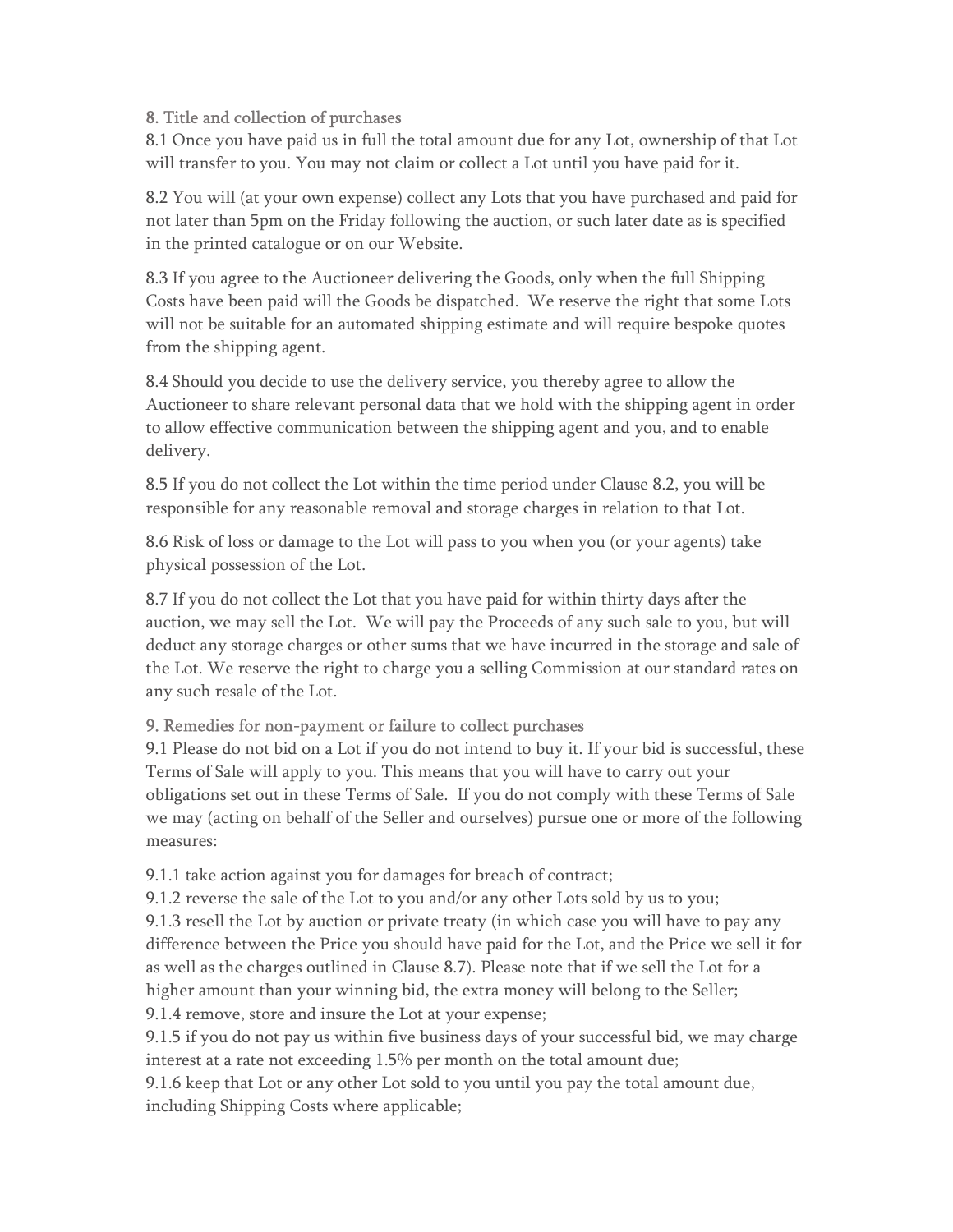9.1.7 reject or ignore bids from you or your agent at future auctions or impose conditions before we accept bids from you; and/or

9.1.8 if we sell any Lots for you, use the money made on these Lots to repay any amount you owe us.

9.2 We will act reasonably when exercising our rights under Clause 9.1. We will contact you before exercising these rights and try to work with you to correct any noncompliance by you with these Terms of Sale.

# 10. Health and safety

Although we take reasonable precautions regarding health and safety, you are on our premises at your own risk. Please note the lay-out of the premises and security arrangements. Neither we nor our employees or agents are responsible for the safety of you or your property when you visit our premises, unless you suffer any injury to your person or damage to your property as a result of our employees' or our agents' negligence.

#### 11. Warranties

11.1 The Seller warrants to us and to you that:

11.1.1 the Seller is the true owner of the Lot for sale or is authorised by the true owner to offer and sell the Lot at auction;

11.1.2 the Seller is able to transfer good and marketable title to the Lot to you free from any third party rights or claims; and

11.1.3 as far as the Seller is aware, the main characteristics of the Lot set out in the auction catalogue (as amended by any notice displayed in the saleroom or announced by the Auctioneer at the auction) are correct.

11.2 If, after you have placed a successful bid and paid for a Lot, any of the warranties above are found not to be true, please notify us in writing. Neither we nor the Seller will be liable to pay you any sums over and above the total amount due and we will not be responsible for any inaccuracies in the information provided by the Seller except as set out below.

11.3 Please note that many of the Lots that you may bid on at our auction are secondhand.

11.4 If a Lot is not second-hand and you purchase the Lot as a Consumer from a Seller that is a Trader, a number of additional terms may be implied by law in addition to the Seller's warranties set out at Clause 11.1 (in particular under the Consumer Rights Act 2015). These Terms of Sale do not seek to exclude your rights under law as they relate to the sale of these Lots.

11.5 Save as expressly set out above, all other warranties, conditions or other terms which might have effect between the Seller and you, or us and you, or be implied or incorporated by statue, common law or otherwise are excluded.

#### 12. Descriptions and condition

12.1 Our descriptions of the Lot will be based on: (a) information provided to us by the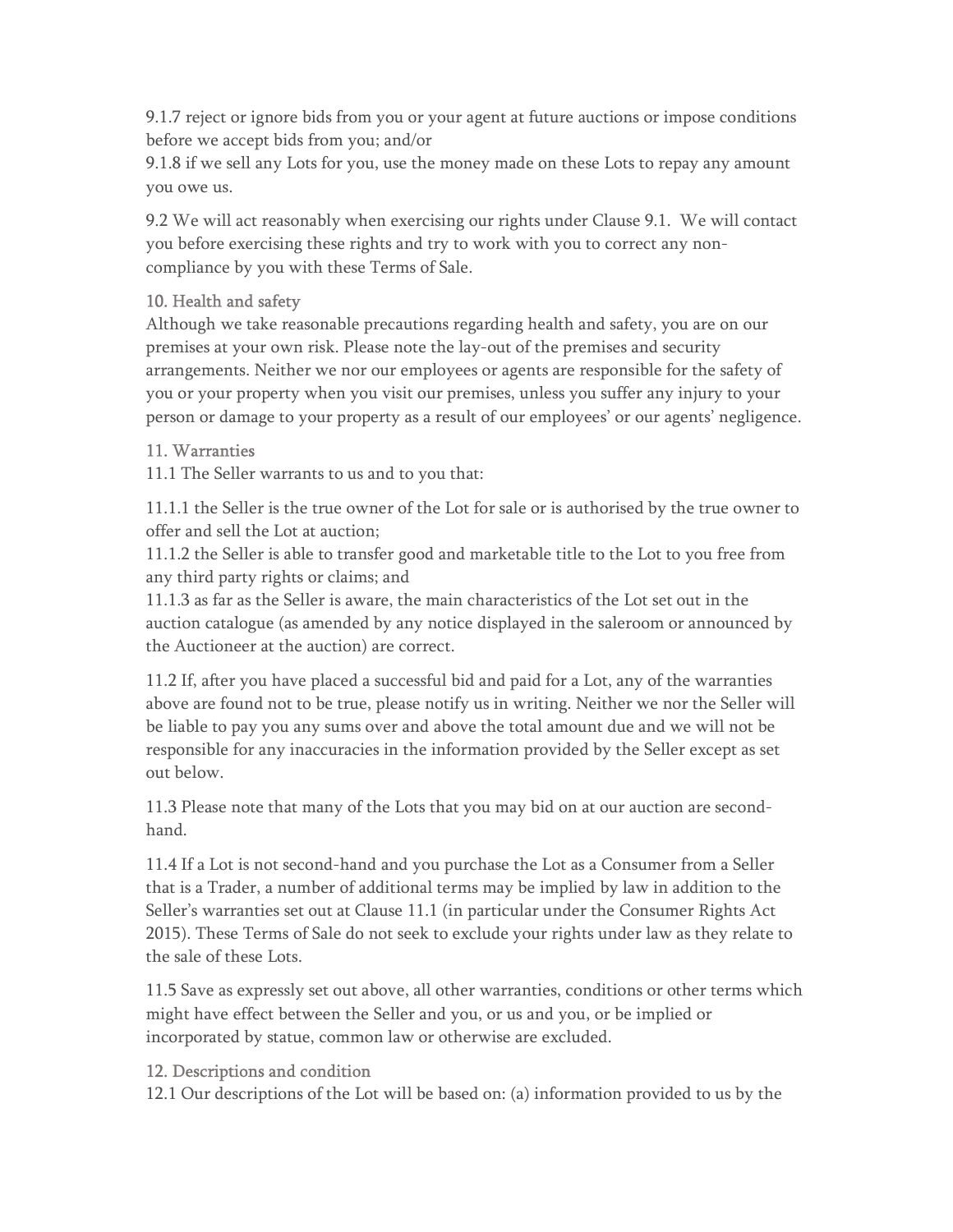Seller of the Lot (for which we are not liable); and (b) our opinion (although it is likely that we will not be able to carry out a detailed inspection of each Lot).

12.2 We will give you a number of opportunities to view and inspect the Lots before the auction. You (and any independent consultants acting on your behalf) must satisfy yourself about the accuracy of any description of a Lot. We shall not be responsible for any failure by you or your consultants to properly inspect a Lot.

12.3 Representations or statements by us as to authorship, genuineness, origin, date, age, provenance, condition or estimated selling Price involve matters of opinion. We undertake that any such opinion will be honestly and reasonably held and accept liability for opinions given negligently or fraudulently.

12.4 Please note that Lots (in particular second-hand Lots) are unlikely to be in perfect condition. Lots are sold 'as is' (i.e. as you see them at the time of the auction). Neither we nor the Seller accept any liability for the condition of second-hand Lots or for any condition issues affecting a Lot if such issues are included in the description of a Lot in the auction catalogue (or in any saleroom notice) and/ or which the inspection of a Lot by the Buyer ought to have revealed.

#### 13. Deliberate Forgeries

13.1 You may return any Lot which is found to be a Deliberate Forgery to us within twenty one days of the auction provided that you return the Lot to us in the same condition as when it was released to you, accompanied by a written statement identifying the Lot from the relevant catalogue description and a written statement of defects.

13.2 If we are reasonably satisfied that the Lot is a Deliberate Forgery we will refund the money paid by you for the Lot (including any Premium and applicable VAT) provided that if:

13.2.1 the catalogue description reflected the accepted view of experts as at the date of the auction; or

13.2.2 you personally are not able to transfer good and marketable title in the Lot to us, you will have no right to a refund under this Clause 13.2.

13.3 If you have sold the Lot to another person, we will only be liable to refund the Price that you paid for the Lot. We will not be responsible for repaying any additional money you may have made from selling the Lot.

13.4 Your right to return a Lot that is a Deliberate Forgery does not affect your legal rights and is in addition to any other right or remedy provided by law or by these Terms of Sale.

#### 14. Our liability to you

14.1 We will not be liable for any loss of opportunity or disappointment suffered as a result of participating in our auction.

14.2 In addition to the above, neither we nor the Seller shall be responsible to you and you shall not be responsible to the Seller or us for any other loss or damage that any of us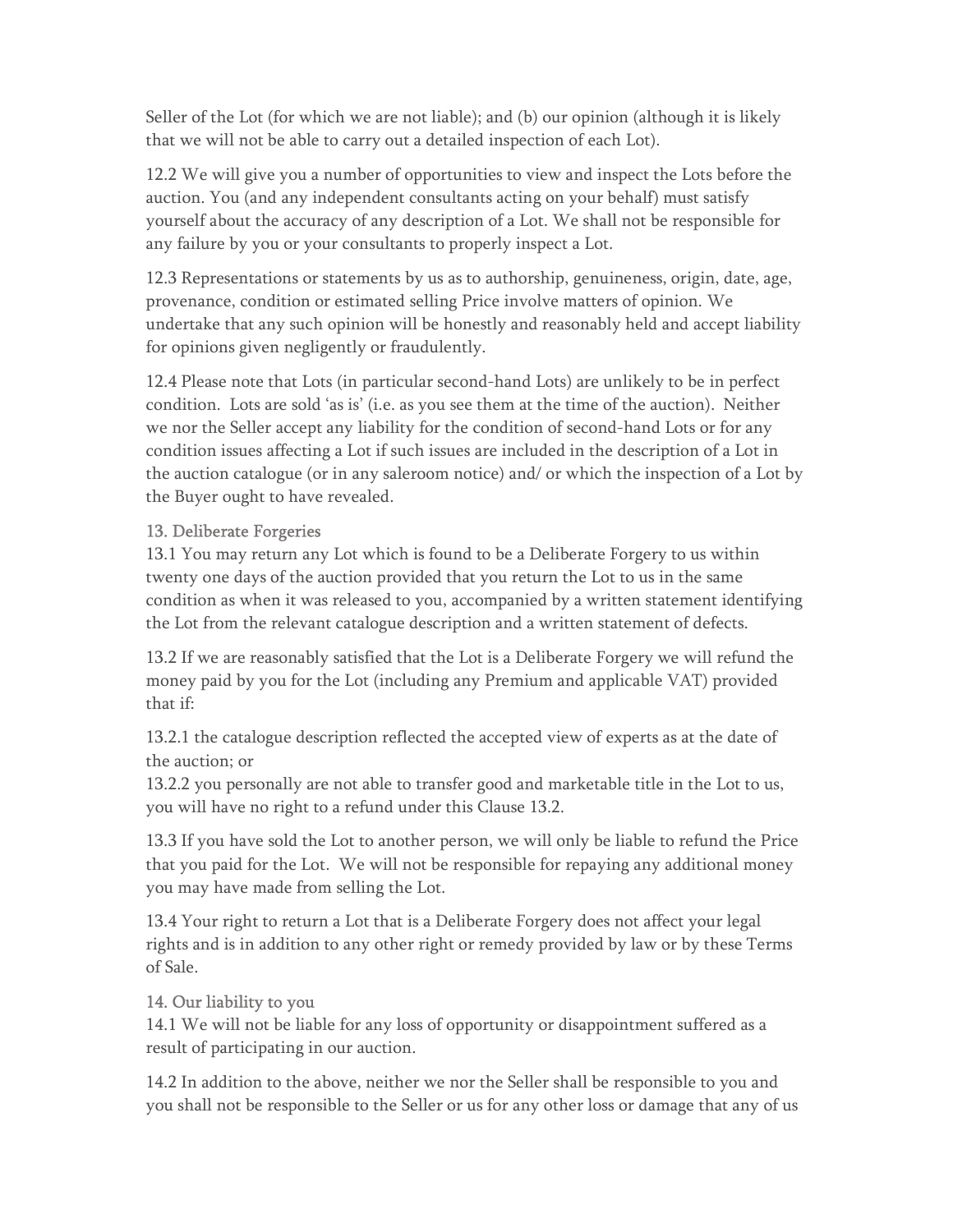suffer that is not a foreseeable result of any of us not complying with the Terms and Conditions. Loss or damage is foreseeable if it is obvious that it will happen or if at the time of the sale of the Lot, we, you and the Seller knew it might happen.

14.3 Subject to Clause 14.4, if we are found to be liable to you for any reason (including, amongst others, if we are found to be negligent, in breach of contract or to have made a misrepresentation), our liability will be limited to the total purchase Price paid by you to us for any Lot.

14.4 Notwithstanding the above, nothing in these Terms of Sale shall limit our liability (or that of our employees or agents) for:

14.4.1 death or personal injury resulting from negligence (as defined in the Unfair Contract Terms Act 1977);

14.4.2 fraudulent misrepresentation; or

14.4.3 any liability which cannot be excluded by law.

# 15. Notices

15.1 All notices between you and us regarding these Terms of Sale must be in writing and signed by or on behalf of the party giving it.

15.2 Any notice referred in Clause 15.1 may be given:

15.2.1 by delivering it by hand;

- 15.2.2 by first class pre-paid post or recorded delivery; or
- 15.2.3 by email, provided that receipt of the email is acknowledged by the recipient.

15.3 Notices must be sent:

15.3.1 by hand or registered post;

- 1. to us, at our address set out in these Terms of Sale or at our registered office address appearing on our Website; and
- 2. to you, at the last postal address that you have given to us as your contact address in writing; or

15.3.2 by email:

- 1. to us, by sending the notice to the following email address: info@bellmans.co.uk
- 2. to you, by sending the notice to any email address that you have given to us as your contact email address in writing.

15.4 Notices will be deemed to have been received:

15.4.1 if delivered by hand, on the day of delivery;

15.4.2 if sent by first class pre-paid post or recorded delivery, two business days after posting, exclusive of the day of posting; or

15.4.3 if sent by email, at the time of transmission unless sent after 17.00 in the place of